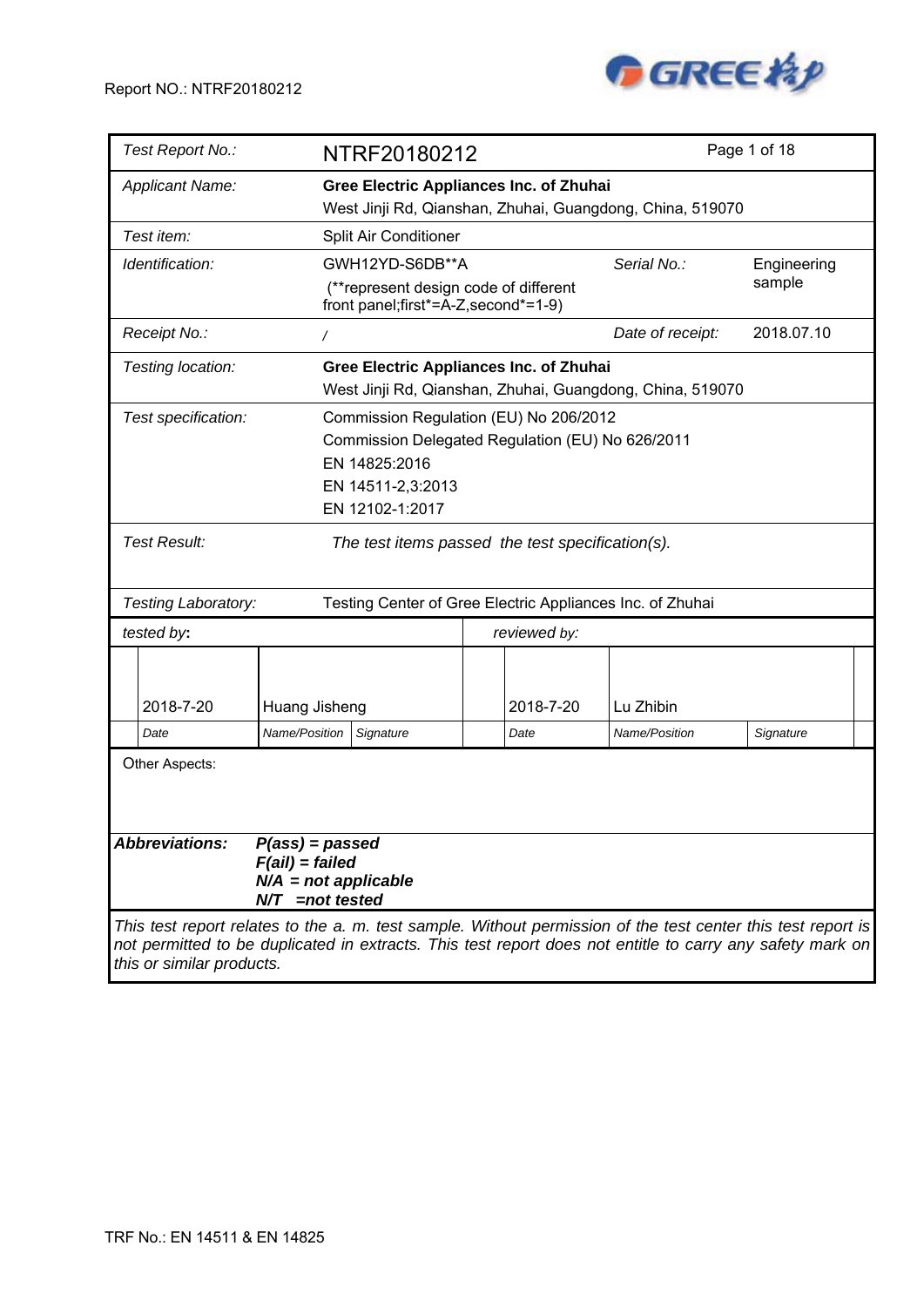

#### **Summary of testing**

- 1. The appliance was tested according to EN 14511.
- 2. The SEER and SCOP were calculated according to EN14825.
- 3. All the tests were performedon the model GWH12YD-S6DBA2A as representive
- 4. The samples are engineering samples without serial numbers.

| Class of temperature         | T <sub>1</sub>        |
|------------------------------|-----------------------|
|                              | Split Air Conditioner |
| Degree of protection         | Indoor unit:IPX0      |
|                              | Outdoor unit: IPX4    |
|                              |                       |
| Possible test case verdicts: |                       |
|                              |                       |
|                              |                       |
|                              |                       |
|                              |                       |
|                              |                       |
|                              |                       |
|                              |                       |

#### **General remarks**

> This appliance is split type air conditioner, which consist of one outdoor unit and one indoor unit.

The indoor unit is a wall mounted type air conditioner, which is usually not accessible (only for maintenance purpose). It will be mounted 2,5 meters above the floor.

Cooling and heating modes are applied by reverse cycle method. In the heating mode, defrost operation may be applied.

The indoor unit is equipped with an infrared wireless battery powered remote control unit.

#### **Model list:**

| Model           | Compressor model  | Indoor fan motor | Outdoor fan motor |
|-----------------|-------------------|------------------|-------------------|
| GWH12YD-S6DB**A | $QXFT-B123zE170B$ | FN60B-ZI         | <b>FW30J-Z</b>    |

Note: '\*\*' denotes for "A1" to "Z9",only the display panel is different..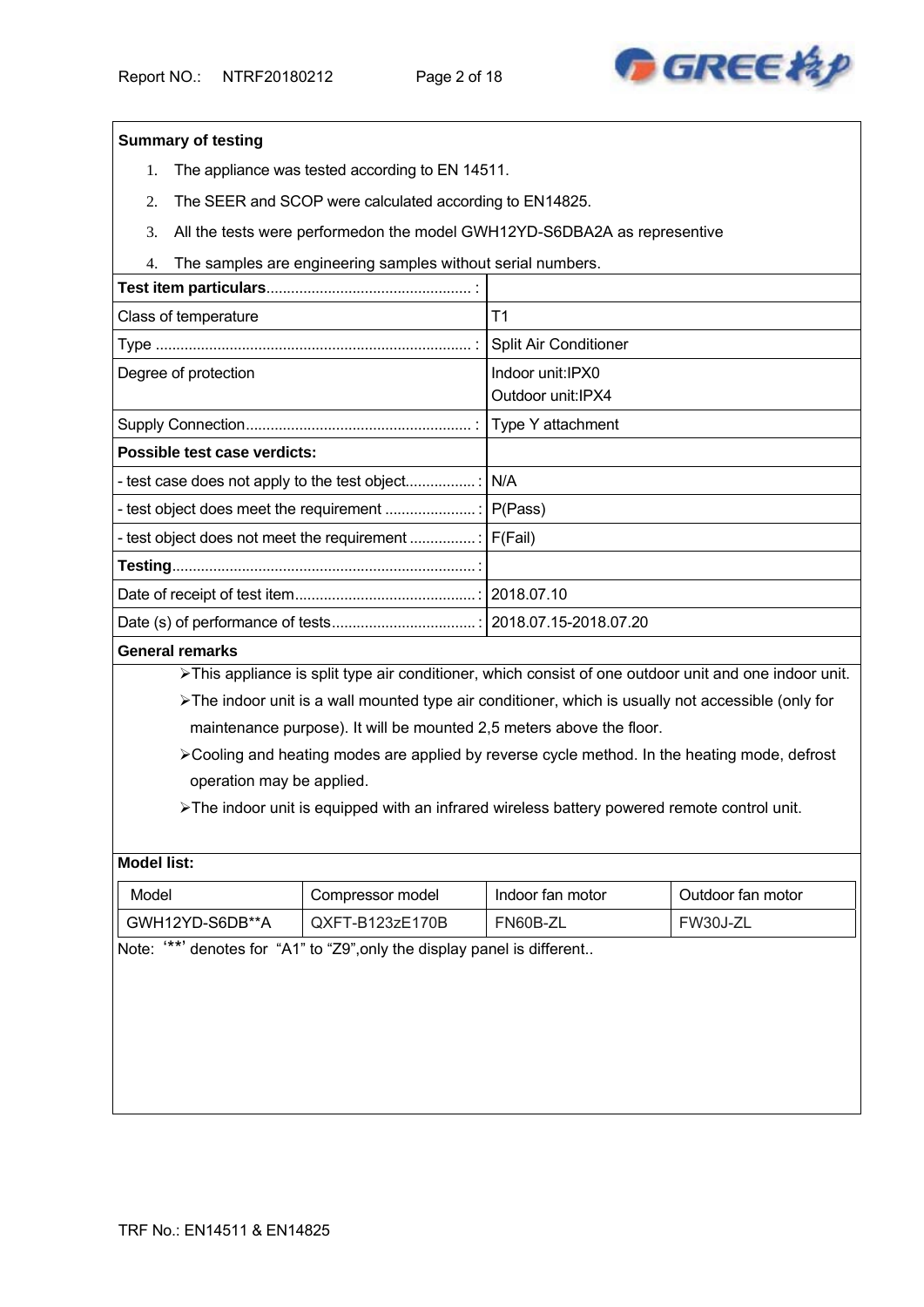

| <b>Whole model</b>                                                                             | Indoor unit       |                                                                             | <b>Outdoor unit</b>                                                                    |  |  |
|------------------------------------------------------------------------------------------------|-------------------|-----------------------------------------------------------------------------|----------------------------------------------------------------------------------------|--|--|
| GWH12YD-S6DB**A                                                                                |                   | GWH12YD-S6DB**A/I<br>GWH12YD-S6DBA2A/O                                      |                                                                                        |  |  |
|                                                                                                |                   | (**represent design code of different front panel; first*=A-Z, second*=1-9) |                                                                                        |  |  |
| The artwork below may be only a draft.                                                         |                   |                                                                             |                                                                                        |  |  |
| The labels of other GWH12YD-S6DB**A are indetical to the representive model GWH12YD-S6DBA2A as |                   |                                                                             |                                                                                        |  |  |
| below except for the model name.                                                               |                   |                                                                             |                                                                                        |  |  |
|                                                                                                |                   |                                                                             |                                                                                        |  |  |
| <i>f GREE</i>                                                                                  |                   |                                                                             | GREE                                                                                   |  |  |
|                                                                                                |                   |                                                                             | <b>GREE ELECTRIC APPLIANCES, INC. OF ZHUHAI</b><br><b>AIR CONDITIONER OUTDOOR UNIT</b> |  |  |
| <b>SPLIT AIR CONDITIONER</b>                                                                   |                   | Model                                                                       | GWH12YD-S6DBA2A/O                                                                      |  |  |
| <b>INDOOR UNIT</b><br>Model                                                                    | GWH12YD-S6DBA2A/I |                                                                             | Rated Voltage 220-240V~ Cooling Capacity<br>3530W                                      |  |  |
| <b>Rated Voltage</b>                                                                           | $220 - 240V$ ~    | Climate Type                                                                | Rated Frequency 50/60Hz Heating Capacity<br>4200W<br>T1 Cooling Power Input<br>840W    |  |  |
| <b>Rated Frequency</b>                                                                         | $50/60$ Hz        | Weight                                                                      | 45.5kg   Heating Power Input<br>950W                                                   |  |  |
| <b>Cooling Capacity</b>                                                                        | 3530W             | Isolation                                                                   | I Cooling Rated Input 1900W                                                            |  |  |
| <b>Heating Capacity</b>                                                                        | 4200W             | Refrigerant                                                                 | R32 Heating Rated Input 2600W                                                          |  |  |
| <b>Air Flow Volume</b>                                                                         | $800m^3/h$        | Refri. Charge<br><b>GWP</b>                                                 | 1.0kg Sound Pressure Level 54dB(A)<br>$675$ CO <sub>2</sub> equivalent 0.68tonnes      |  |  |
| <b>Sound Pressure Level(H)</b>                                                                 | 43dB(A)           | <b>Moisture Protection</b>                                                  | IPX4                                                                                   |  |  |
| Weight                                                                                         | 13.5kg            | Maximum Allowable Pressure                                                  | 4.3MPa<br>Operating Pressure for the Discharge Side<br>4.3MPa                          |  |  |
| <b>Manufactured Date</b>                                                                       |                   | <b>Operating Pressure for the Suction Side</b>                              | 2.5MPa                                                                                 |  |  |
| GREE ELECTRIC APPLIANCES, INC.OF ZHUHAI                                                        |                   | <b>Manufactured Date</b>                                                    |                                                                                        |  |  |
|                                                                                                |                   |                                                                             |                                                                                        |  |  |
|                                                                                                |                   |                                                                             |                                                                                        |  |  |
| Add: West Jinji Rd, Qianshan, Zhuhai, Guangdong, China, 519070                                 |                   | Contains fluorinated greenhouse gases                                       | 600004000576                                                                           |  |  |
|                                                                                                |                   |                                                                             | Add: West Jinji Rd, Qianshan, Zhuhai, Guangdong, China, 519070                         |  |  |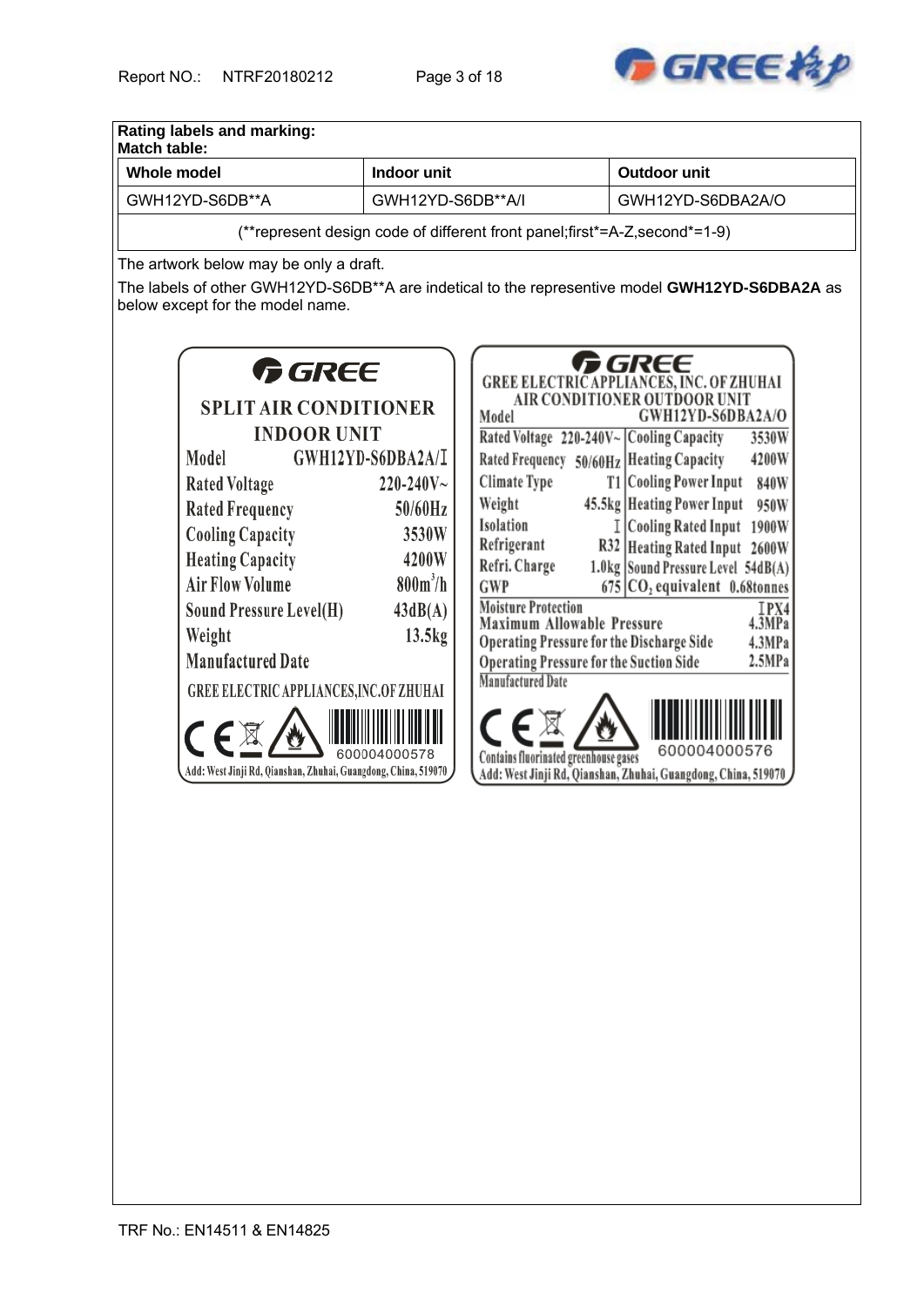

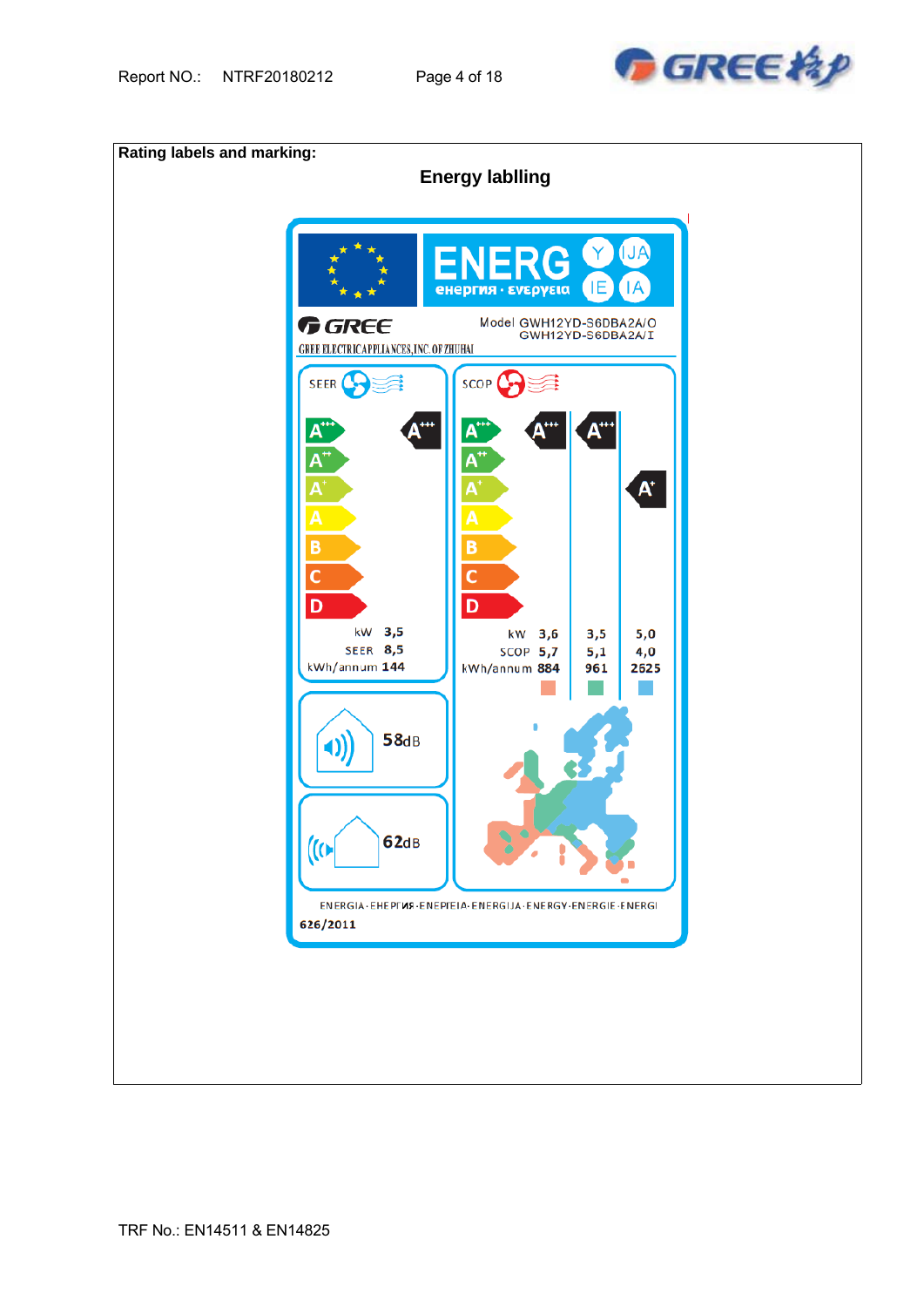Report NO.: NTRF20180212 Page 5 of 18



### NO 626/2011 &EN 14511 and NO 206/2012 & EN 14825

Clause Requirement - Test Result - Result - Remark Verdict

| Subject matter and scope<br>This Regulation establishes<br>eco-design requirements for<br>the placing on the market of<br>electric mains-operated air<br>conditioners with a rated<br>capacity of $\leq 12$ kW for<br>cooling, or heating if the<br>product has no cooling<br>function, and comfort fans<br>with an electric fan power<br>input $\leq 125W$ .<br>This Regulation shall not<br>apply to: (a) appliances that<br>use non-electric energy<br>sources; (b) air conditioners of<br>which the condenser-side or<br>evaporator-side, or both, do<br>not use air for heat transfer<br>medium. | Air conditioner<br>Rated capacity $\leq 12$ kW                                                                     |                                                          |                                                                                                                                                                                               |                                           |                                                                                                                                                                                        | P<br>P<br>N/A                                                                                                                                                                                                                                                                                                                                                                                                                                                                                                                                                                                                                                                                                                                                                   |
|-------------------------------------------------------------------------------------------------------------------------------------------------------------------------------------------------------------------------------------------------------------------------------------------------------------------------------------------------------------------------------------------------------------------------------------------------------------------------------------------------------------------------------------------------------------------------------------------------------|--------------------------------------------------------------------------------------------------------------------|----------------------------------------------------------|-----------------------------------------------------------------------------------------------------------------------------------------------------------------------------------------------|-------------------------------------------|----------------------------------------------------------------------------------------------------------------------------------------------------------------------------------------|-----------------------------------------------------------------------------------------------------------------------------------------------------------------------------------------------------------------------------------------------------------------------------------------------------------------------------------------------------------------------------------------------------------------------------------------------------------------------------------------------------------------------------------------------------------------------------------------------------------------------------------------------------------------------------------------------------------------------------------------------------------------|
|                                                                                                                                                                                                                                                                                                                                                                                                                                                                                                                                                                                                       |                                                                                                                    |                                                          |                                                                                                                                                                                               |                                           |                                                                                                                                                                                        |                                                                                                                                                                                                                                                                                                                                                                                                                                                                                                                                                                                                                                                                                                                                                                 |
|                                                                                                                                                                                                                                                                                                                                                                                                                                                                                                                                                                                                       |                                                                                                                    |                                                          |                                                                                                                                                                                               |                                           |                                                                                                                                                                                        |                                                                                                                                                                                                                                                                                                                                                                                                                                                                                                                                                                                                                                                                                                                                                                 |
|                                                                                                                                                                                                                                                                                                                                                                                                                                                                                                                                                                                                       |                                                                                                                    |                                                          |                                                                                                                                                                                               |                                           |                                                                                                                                                                                        |                                                                                                                                                                                                                                                                                                                                                                                                                                                                                                                                                                                                                                                                                                                                                                 |
|                                                                                                                                                                                                                                                                                                                                                                                                                                                                                                                                                                                                       |                                                                                                                    |                                                          |                                                                                                                                                                                               |                                           |                                                                                                                                                                                        |                                                                                                                                                                                                                                                                                                                                                                                                                                                                                                                                                                                                                                                                                                                                                                 |
|                                                                                                                                                                                                                                                                                                                                                                                                                                                                                                                                                                                                       |                                                                                                                    |                                                          |                                                                                                                                                                                               |                                           |                                                                                                                                                                                        | P                                                                                                                                                                                                                                                                                                                                                                                                                                                                                                                                                                                                                                                                                                                                                               |
| for air conditioners and<br>comfort fans are set out in<br>Annex I.                                                                                                                                                                                                                                                                                                                                                                                                                                                                                                                                   |                                                                                                                    |                                                          |                                                                                                                                                                                               |                                           |                                                                                                                                                                                        | P                                                                                                                                                                                                                                                                                                                                                                                                                                                                                                                                                                                                                                                                                                                                                               |
| Each ecodesign requirement<br>shall apply in accordance with<br>the following timetable:                                                                                                                                                                                                                                                                                                                                                                                                                                                                                                              | See table 1                                                                                                        |                                                          |                                                                                                                                                                                               |                                           |                                                                                                                                                                                        | $\mathsf{P}$                                                                                                                                                                                                                                                                                                                                                                                                                                                                                                                                                                                                                                                                                                                                                    |
|                                                                                                                                                                                                                                                                                                                                                                                                                                                                                                                                                                                                       |                                                                                                                    |                                                          |                                                                                                                                                                                               |                                           |                                                                                                                                                                                        | N/A                                                                                                                                                                                                                                                                                                                                                                                                                                                                                                                                                                                                                                                                                                                                                             |
|                                                                                                                                                                                                                                                                                                                                                                                                                                                                                                                                                                                                       | If GWP of<br>refrigerant >150                                                                                      | 2,40                                                     | 2,36                                                                                                                                                                                          | 2,40                                      | 1,80                                                                                                                                                                                   |                                                                                                                                                                                                                                                                                                                                                                                                                                                                                                                                                                                                                                                                                                                                                                 |
| From 1 January 2013: single                                                                                                                                                                                                                                                                                                                                                                                                                                                                                                                                                                           | If GWP of<br>refrigerant ≤150                                                                                      | 2,16                                                     | 2,12                                                                                                                                                                                          | 2,16                                      | 1,62                                                                                                                                                                                   |                                                                                                                                                                                                                                                                                                                                                                                                                                                                                                                                                                                                                                                                                                                                                                 |
|                                                                                                                                                                                                                                                                                                                                                                                                                                                                                                                                                                                                       |                                                                                                                    |                                                          |                                                                                                                                                                                               |                                           |                                                                                                                                                                                        | N/A                                                                                                                                                                                                                                                                                                                                                                                                                                                                                                                                                                                                                                                                                                                                                             |
| to requirements as indicated                                                                                                                                                                                                                                                                                                                                                                                                                                                                                                                                                                          | Off mode                                                                                                           |                                                          |                                                                                                                                                                                               |                                           |                                                                                                                                                                                        |                                                                                                                                                                                                                                                                                                                                                                                                                                                                                                                                                                                                                                                                                                                                                                 |
|                                                                                                                                                                                                                                                                                                                                                                                                                                                                                                                                                                                                       |                                                                                                                    |                                                          |                                                                                                                                                                                               |                                           |                                                                                                                                                                                        |                                                                                                                                                                                                                                                                                                                                                                                                                                                                                                                                                                                                                                                                                                                                                                 |
|                                                                                                                                                                                                                                                                                                                                                                                                                                                                                                                                                                                                       | Standby mode                                                                                                       |                                                          | The power consumption of equipment in any<br>condition providing only information or status<br>display, or providing only a combination of<br>reactivation function and information or status |                                           |                                                                                                                                                                                        |                                                                                                                                                                                                                                                                                                                                                                                                                                                                                                                                                                                                                                                                                                                                                                 |
|                                                                                                                                                                                                                                                                                                                                                                                                                                                                                                                                                                                                       |                                                                                                                    | Availability of standby and/or off mode<br>power source. |                                                                                                                                                                                               |                                           |                                                                                                                                                                                        |                                                                                                                                                                                                                                                                                                                                                                                                                                                                                                                                                                                                                                                                                                                                                                 |
|                                                                                                                                                                                                                                                                                                                                                                                                                                                                                                                                                                                                       |                                                                                                                    |                                                          |                                                                                                                                                                                               |                                           |                                                                                                                                                                                        |                                                                                                                                                                                                                                                                                                                                                                                                                                                                                                                                                                                                                                                                                                                                                                 |
|                                                                                                                                                                                                                                                                                                                                                                                                                                                                                                                                                                                                       |                                                                                                                    |                                                          | 65                                                                                                                                                                                            |                                           |                                                                                                                                                                                        |                                                                                                                                                                                                                                                                                                                                                                                                                                                                                                                                                                                                                                                                                                                                                                 |
|                                                                                                                                                                                                                                                                                                                                                                                                                                                                                                                                                                                                       | The ecodesign requirements<br>duct and double duct air<br>conditioners shall correspond<br>in Annex I, point 2(a). | Ecodesign requirements and timetable                     | <b>EER</b> rated                                                                                                                                                                              | Double duct air conditioners<br>COP rated | 2009/125/EC of the European Parliament and of the Council shall apply.<br><b>EER</b> rated<br>exceed 1.00 W.<br>display, shall not exceed 2,00 W.<br>Indoor sound power level in dB(A) | Definitions For the purposes of this Regulation, the definitions in Article 2 of Directive<br>Single duct air conditioner<br>COP rated<br>Power consumption of equipment in any off-mode<br>condition shall not exceed 1,00 W.<br>The power consumption of equipment in any<br>condition providing only a reactivation function, or<br>providing only a reactivation function and a mere<br>indication of enabled reactivation function, shall not<br>Equipment shall, except where this is inappropriate<br>for the intended use, provide off mode and/or<br>standby mode, and/or another condition which does<br>not exceed the applicable power consumption<br>requirements for off mode and/or standby mode<br>when the equipment is connected to the mains |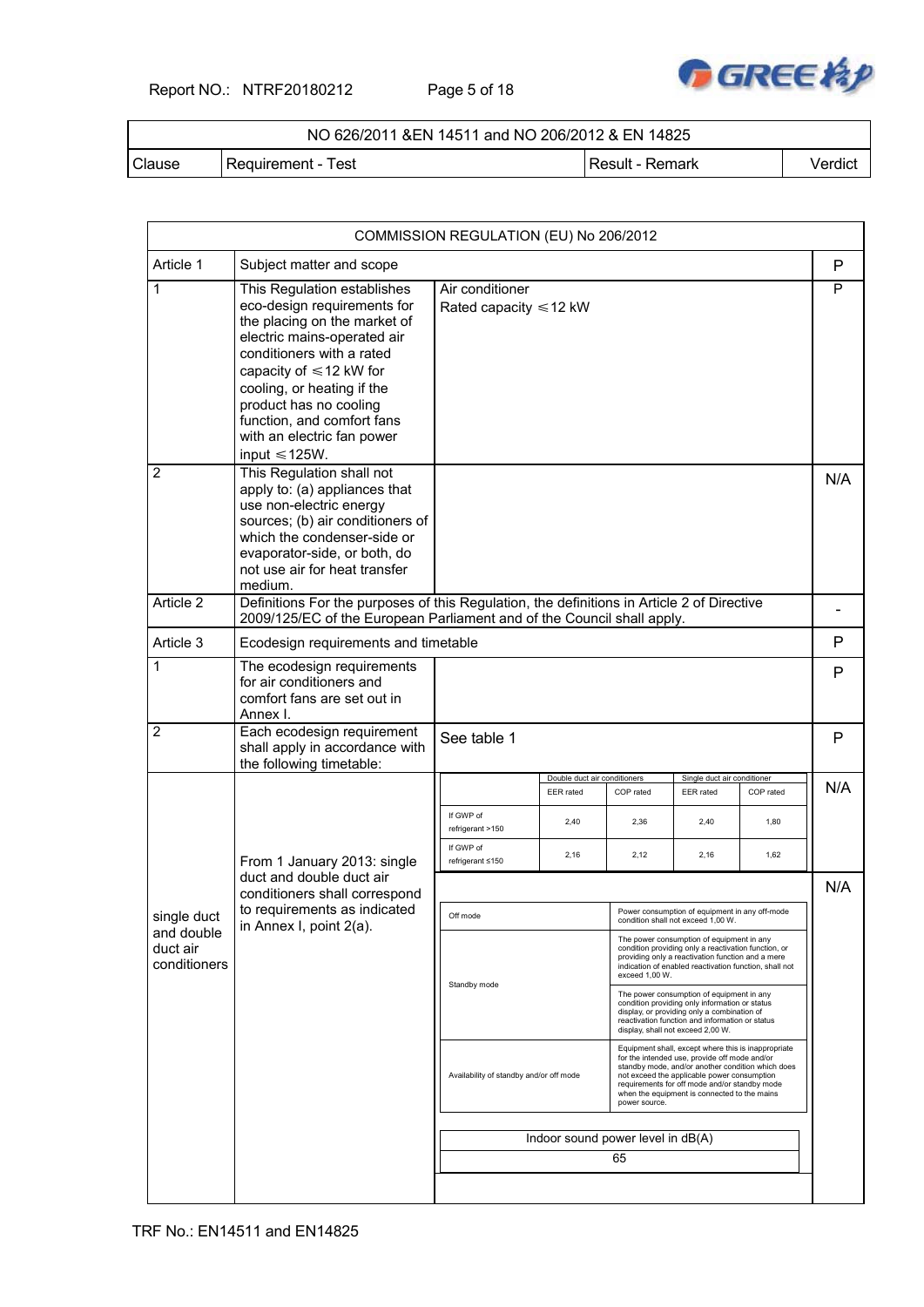

### NO 626/2011 &EN 14511 and NO 206/2012 & EN 14825

| Clause | Requirement - Test | Result - Result - Remark | Verdict

|                           |                                                                                                                                                                                                                                                                                                                                                                                                                                                                                  |                                                       |                  |                                                    |                                          |                                                   | Requirements for maximum power consumption in off-mode and standby mode                                                                                                                                                                                                                                                                                                                                                                                                                                                                                                                                                                                                                                                         |                                          |          | N/A                                                |      |      |      |  |
|---------------------------|----------------------------------------------------------------------------------------------------------------------------------------------------------------------------------------------------------------------------------------------------------------------------------------------------------------------------------------------------------------------------------------------------------------------------------------------------------------------------------|-------------------------------------------------------|------------------|----------------------------------------------------|------------------------------------------|---------------------------------------------------|---------------------------------------------------------------------------------------------------------------------------------------------------------------------------------------------------------------------------------------------------------------------------------------------------------------------------------------------------------------------------------------------------------------------------------------------------------------------------------------------------------------------------------------------------------------------------------------------------------------------------------------------------------------------------------------------------------------------------------|------------------------------------------|----------|----------------------------------------------------|------|------|------|--|
|                           |                                                                                                                                                                                                                                                                                                                                                                                                                                                                                  | Off mode                                              |                  |                                                    |                                          |                                                   | Power consumption of equipment in any off-<br>mode condition shall not exceed 0,50 W.                                                                                                                                                                                                                                                                                                                                                                                                                                                                                                                                                                                                                                           |                                          |          |                                                    |      |      |      |  |
|                           | From 1 January 2014, single<br>duct and double duct air<br>conditioners and comfort fans<br>shall correspond to                                                                                                                                                                                                                                                                                                                                                                  | Standby mode                                          |                  |                                                    |                                          |                                                   | The power consumption of equipment in any<br>condition providing only a reactivation function,<br>or providing only a reactivation function and a<br>mere indication of enabled reactivation function,<br>shall not exceed 0,50 W.                                                                                                                                                                                                                                                                                                                                                                                                                                                                                              |                                          |          |                                                    |      |      |      |  |
|                           | requirements as indicated in<br>Table 7 below, calculated in<br>accordance with Annex II.                                                                                                                                                                                                                                                                                                                                                                                        |                                                       |                  |                                                    |                                          |                                                   | The power consumption of equipment in any<br>condition providing only information or status<br>display, or providing only a combination of<br>reactivation function and information or status<br>display, shall not exceed 1,00 W.                                                                                                                                                                                                                                                                                                                                                                                                                                                                                              |                                          |          |                                                    |      |      |      |  |
|                           |                                                                                                                                                                                                                                                                                                                                                                                                                                                                                  | Availability of standby and/or off mode               |                  |                                                    |                                          |                                                   | Equipment shall, except where this is<br>inappropriate for the intended use, provide off<br>mode and/or standby mode, and/or another<br>condition which does not exceed the applicable<br>power consumption requirements for off mode<br>and/or standby mode when the equipment is<br>connected to the mains power source.                                                                                                                                                                                                                                                                                                                                                                                                      |                                          |          |                                                    |      |      |      |  |
|                           |                                                                                                                                                                                                                                                                                                                                                                                                                                                                                  | Power management                                      |                  |                                                    |                                          |                                                   | When equipment is not providing the main<br>function, or when other energy- using product(s)<br>are not dependent on its functions, equipment<br>shall, unless inappropriate for the intended use,<br>offer a power management function, or a similar<br>function, that switches equipment after the<br>shortest possible period of time appropriate for<br>the intended use of the equipment,<br>automatically into: - standby mode, or - off<br>mode, or - another condition which does not<br>exceed the applicable power consumption<br>requirements for off mode and/or standby mode<br>when the equipment is connected to the mains<br>power source. The power management function<br>shall be activated before delivery. |                                          |          |                                                    |      |      |      |  |
|                           |                                                                                                                                                                                                                                                                                                                                                                                                                                                                                  | Requirements for minimum energy efficiency            |                  |                                                    |                                          |                                                   |                                                                                                                                                                                                                                                                                                                                                                                                                                                                                                                                                                                                                                                                                                                                 |                                          |          | P                                                  |      |      |      |  |
|                           | From 1 January 2013: (a) air<br>conditioners, except single<br>and double duct air<br>conditioners, shall correspond<br>to requirements as indicated<br>in Annex I, point 2(b) and<br>points $3(a)$ , $3(b)$ , $3(c)$ ; $(b)$<br>single ducts and double ducts<br>shall correspond to<br>requirements as indicated in<br>Annex I, points $3(a)$ , $3(b)$ ,<br>3(d); (c) comfort fans shall<br>correspond to requirements<br>as indicated in Annex I, points<br>3(a), 3(b), 3(e). | <b>SEER</b>                                           |                  |                                                    |                                          |                                                   | SCOP (Average heating season)                                                                                                                                                                                                                                                                                                                                                                                                                                                                                                                                                                                                                                                                                                   |                                          |          |                                                    |      |      |      |  |
| except                    |                                                                                                                                                                                                                                                                                                                                                                                                                                                                                  | If GWP of refrigerant<br>>150                         |                  |                                                    | 3,60                                     |                                                   | 3,40                                                                                                                                                                                                                                                                                                                                                                                                                                                                                                                                                                                                                                                                                                                            |                                          |          |                                                    |      |      |      |  |
| single and<br>double duct |                                                                                                                                                                                                                                                                                                                                                                                                                                                                                  | If GWP of refrigerant<br>$\leq 150$                   |                  |                                                    | 3,24                                     |                                                   | 3,06                                                                                                                                                                                                                                                                                                                                                                                                                                                                                                                                                                                                                                                                                                                            |                                          |          |                                                    |      |      |      |  |
| air<br>conditioners       |                                                                                                                                                                                                                                                                                                                                                                                                                                                                                  |                                                       |                  |                                                    |                                          |                                                   | Requirements for maximum sound power level                                                                                                                                                                                                                                                                                                                                                                                                                                                                                                                                                                                                                                                                                      |                                          |          | P                                                  |      |      |      |  |
|                           |                                                                                                                                                                                                                                                                                                                                                                                                                                                                                  |                                                       |                  |                                                    |                                          | Rated capacity <6KW                               |                                                                                                                                                                                                                                                                                                                                                                                                                                                                                                                                                                                                                                                                                                                                 |                                          |          | 6 <rated capacity≤12kw<="" td=""><td></td></rated> |      |      |      |  |
|                           |                                                                                                                                                                                                                                                                                                                                                                                                                                                                                  | Indoor sound power<br>level in dB(A)                  |                  |                                                    | Outdoor sound<br>power level in<br>dB(A) |                                                   | Indoor sound<br>power level in<br>dB(A)                                                                                                                                                                                                                                                                                                                                                                                                                                                                                                                                                                                                                                                                                         | Outdoor sound<br>power level in<br>dB(A) |          |                                                    |      |      |      |  |
|                           |                                                                                                                                                                                                                                                                                                                                                                                                                                                                                  |                                                       |                  |                                                    | 60                                       |                                                   |                                                                                                                                                                                                                                                                                                                                                                                                                                                                                                                                                                                                                                                                                                                                 | 65                                       |          | 65                                                 | 70   |      |      |  |
|                           |                                                                                                                                                                                                                                                                                                                                                                                                                                                                                  |                                                       |                  |                                                    |                                          | Requirements for minimum energy efficiency        |                                                                                                                                                                                                                                                                                                                                                                                                                                                                                                                                                                                                                                                                                                                                 |                                          |          |                                                    |      |      |      |  |
|                           | From 1 January 2014: (a) air<br>conditioners shall correspond                                                                                                                                                                                                                                                                                                                                                                                                                    |                                                       | air conditioners | Air conditioners, except<br>double and single duct |                                          | Double duct air<br>conditioners                   |                                                                                                                                                                                                                                                                                                                                                                                                                                                                                                                                                                                                                                                                                                                                 | Single duct air<br>conditioners          |          | P                                                  |      |      |      |  |
|                           | to ecodesign requirements as                                                                                                                                                                                                                                                                                                                                                                                                                                                     |                                                       | <b>SEER</b>      |                                                    | SCOP(heating<br>season:<br>Average)      | EERrated                                          | COPrated                                                                                                                                                                                                                                                                                                                                                                                                                                                                                                                                                                                                                                                                                                                        | EERrated                                 | COPrated |                                                    |      |      |      |  |
|                           | indicated in Annex I, point<br>$2(c)$ ; (b) single duct and<br>double duct air conditioners                                                                                                                                                                                                                                                                                                                                                                                      | If GWP of<br>refrigerant ><br>150 for $< 6$<br>kW     | 4,60             |                                                    | 3,80                                     | 2,60                                              | 2,60                                                                                                                                                                                                                                                                                                                                                                                                                                                                                                                                                                                                                                                                                                                            | 2,60                                     | 2,04     |                                                    |      |      |      |  |
|                           | shall correspond to<br>requirements as indicated in<br>Annex I, point 2(d).                                                                                                                                                                                                                                                                                                                                                                                                      |                                                       |                  |                                                    |                                          | If GWP of<br>refrigerant ≤<br>150 for $< 6$<br>kW | 4,14                                                                                                                                                                                                                                                                                                                                                                                                                                                                                                                                                                                                                                                                                                                            |                                          | 3,42     | 2,34                                               | 2,34 | 2,34 | 1,84 |  |
|                           |                                                                                                                                                                                                                                                                                                                                                                                                                                                                                  | If GWP of<br>refrigerant ><br>150 for 6-12<br>kW      | 4,30             |                                                    | 3,80                                     | 2,60                                              | 2,60                                                                                                                                                                                                                                                                                                                                                                                                                                                                                                                                                                                                                                                                                                                            | 2,60                                     | 2,04     |                                                    |      |      |      |  |
|                           |                                                                                                                                                                                                                                                                                                                                                                                                                                                                                  | If GWP of<br>$refrigerant \leq$<br>150 for 6-12<br>kW | 3,87             |                                                    | 3,42                                     | 2,34                                              | 2,34                                                                                                                                                                                                                                                                                                                                                                                                                                                                                                                                                                                                                                                                                                                            | 2,34                                     | 1,84     |                                                    |      |      |      |  |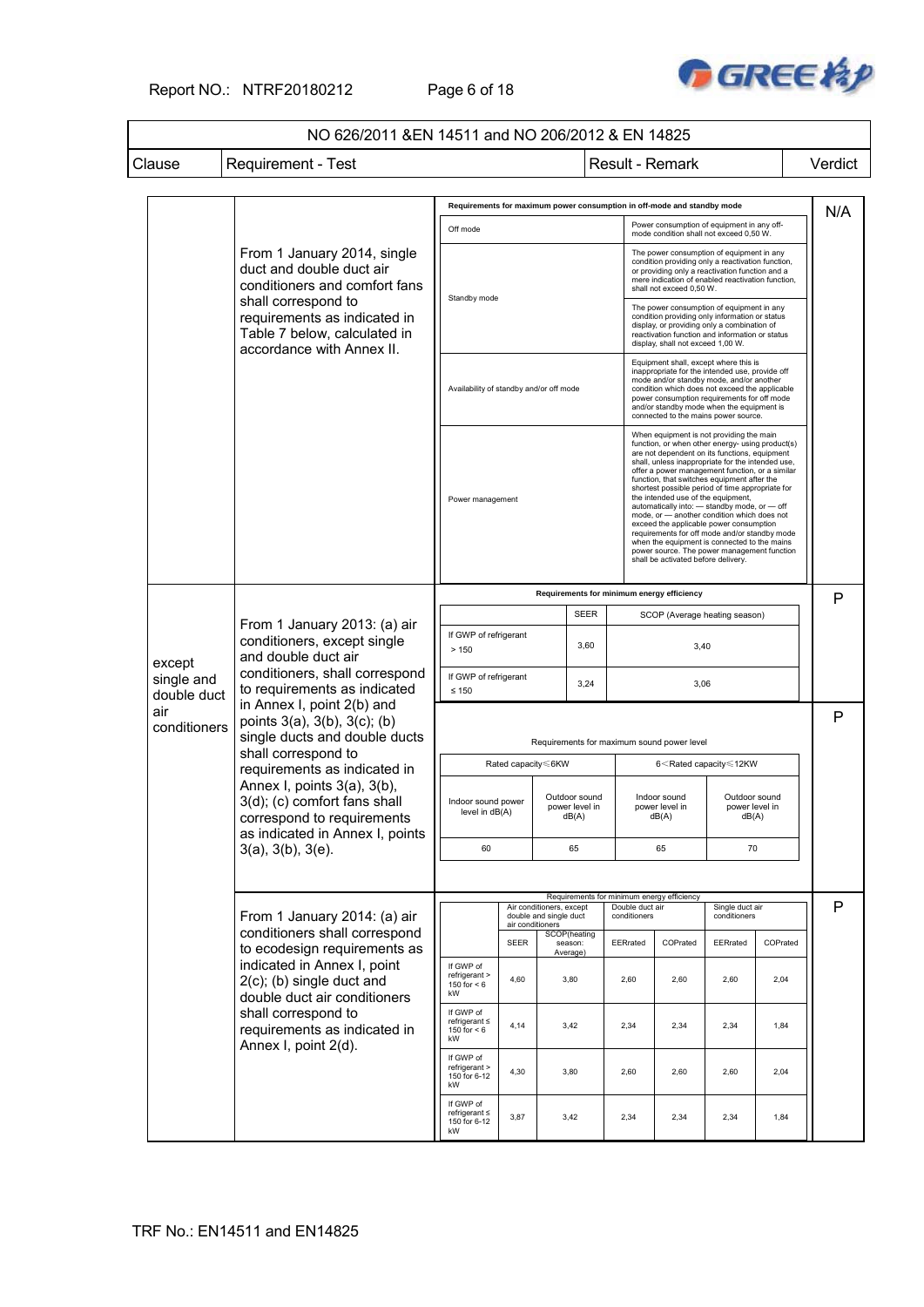

| Clause         | Requirement - Test                                                                                                                                                                                                                                   | Result - Remark                                                                                                                                                                                                                                                                                                                                                                                                                                                                                                                                                                                                                                                                                                                                                                                                                                                                                                                   | Verdict      |
|----------------|------------------------------------------------------------------------------------------------------------------------------------------------------------------------------------------------------------------------------------------------------|-----------------------------------------------------------------------------------------------------------------------------------------------------------------------------------------------------------------------------------------------------------------------------------------------------------------------------------------------------------------------------------------------------------------------------------------------------------------------------------------------------------------------------------------------------------------------------------------------------------------------------------------------------------------------------------------------------------------------------------------------------------------------------------------------------------------------------------------------------------------------------------------------------------------------------------|--------------|
|                |                                                                                                                                                                                                                                                      |                                                                                                                                                                                                                                                                                                                                                                                                                                                                                                                                                                                                                                                                                                                                                                                                                                                                                                                                   |              |
| 3              | Compliance with ecodesign<br>requirements shall be<br>measured and calculated in<br>accordance with requirements<br>set out in Annex II.                                                                                                             |                                                                                                                                                                                                                                                                                                                                                                                                                                                                                                                                                                                                                                                                                                                                                                                                                                                                                                                                   | $\mathsf{P}$ |
| Article 4      | Conformity assessment                                                                                                                                                                                                                                |                                                                                                                                                                                                                                                                                                                                                                                                                                                                                                                                                                                                                                                                                                                                                                                                                                                                                                                                   | P            |
| 1              | The conformity assessment<br>procedure referred to in Article<br>8 of Directive 2009/125/EC<br>shall be the internal design<br>control set out in Annex IV to<br>that Directive or the<br>management system set out<br>in Annex V to that Directive. |                                                                                                                                                                                                                                                                                                                                                                                                                                                                                                                                                                                                                                                                                                                                                                                                                                                                                                                                   | P            |
| $\overline{2}$ | For the purposes of<br>conformity assessment<br>pursuant to Article 8 of<br>Directive 2009/125/EC, the<br>technical documen-tation file<br>shall contain the results of the<br>calculation set out in Annex II<br>to this Regulation.                |                                                                                                                                                                                                                                                                                                                                                                                                                                                                                                                                                                                                                                                                                                                                                                                                                                                                                                                                   | P            |
| Article 5      | Verification procedure for market surveillance purposes                                                                                                                                                                                              |                                                                                                                                                                                                                                                                                                                                                                                                                                                                                                                                                                                                                                                                                                                                                                                                                                                                                                                                   | P            |
|                | Regulation.                                                                                                                                                                                                                                          | Member States shall apply the verification procedure described in Annex III to this<br>Regulation when performing the market surveillance checks referred to in Article 3(2) of<br>Directive 2009/125/EC for compliance with requirements set out in Annex I to this                                                                                                                                                                                                                                                                                                                                                                                                                                                                                                                                                                                                                                                              | P            |
| Article 6      | <b>Benchmarks</b>                                                                                                                                                                                                                                    |                                                                                                                                                                                                                                                                                                                                                                                                                                                                                                                                                                                                                                                                                                                                                                                                                                                                                                                                   |              |
|                |                                                                                                                                                                                                                                                      | The indicative benchmarks for best-performing air conditioners available on the market at<br>the time of entry into force of this Regulation are set out in Annex IV.                                                                                                                                                                                                                                                                                                                                                                                                                                                                                                                                                                                                                                                                                                                                                             |              |
| Article 7      | Revision                                                                                                                                                                                                                                             |                                                                                                                                                                                                                                                                                                                                                                                                                                                                                                                                                                                                                                                                                                                                                                                                                                                                                                                                   |              |
|                | calculation<br>seasons.                                                                                                                                                                                                                              | The Commission shall review this Regulation in the light of technological progress and<br>present the result of this review to the Ecodesign Consultation Forum no later than 5 years<br>from the date of the entry into force of this Regulation. The review shall in particular assess<br>the efficiency and sound power level requirements, the approach to promote the use of low-<br>global warming potential (GWP) refrigerants and the scope of the Regulation for air<br>conditioners and possible changes in market share of types of appliances, including air<br>conditioners above 12 kW rated output power. The review shall also assess the<br>appropriateness of the standby and off mode requirements, seasonal calculation and<br>measurement method, including considerations on the development of a possible seasonal<br>and measurement method for all air conditioners in the scope for cooling and heating |              |
| Article 8      | Entry into force and application                                                                                                                                                                                                                     |                                                                                                                                                                                                                                                                                                                                                                                                                                                                                                                                                                                                                                                                                                                                                                                                                                                                                                                                   | P            |
|                | Official Journal of the European Union.<br>2. It shall apply from 1 January 2013.                                                                                                                                                                    | 1. This Regulation shall enter into force on the 20th day following its publication in the                                                                                                                                                                                                                                                                                                                                                                                                                                                                                                                                                                                                                                                                                                                                                                                                                                        | P            |
| Annex I        | Ecodesign requirements                                                                                                                                                                                                                               |                                                                                                                                                                                                                                                                                                                                                                                                                                                                                                                                                                                                                                                                                                                                                                                                                                                                                                                                   | P            |
| 1              | Definitions applicable for the<br>purposes of the annexes                                                                                                                                                                                            |                                                                                                                                                                                                                                                                                                                                                                                                                                                                                                                                                                                                                                                                                                                                                                                                                                                                                                                                   | P            |
| $\overline{2}$ | Requirements for minimum<br>energy efficiency, maximum<br>power consumption in off-<br>mode and standby mode and<br>for maximum sound power<br>level                                                                                                 |                                                                                                                                                                                                                                                                                                                                                                                                                                                                                                                                                                                                                                                                                                                                                                                                                                                                                                                                   | P            |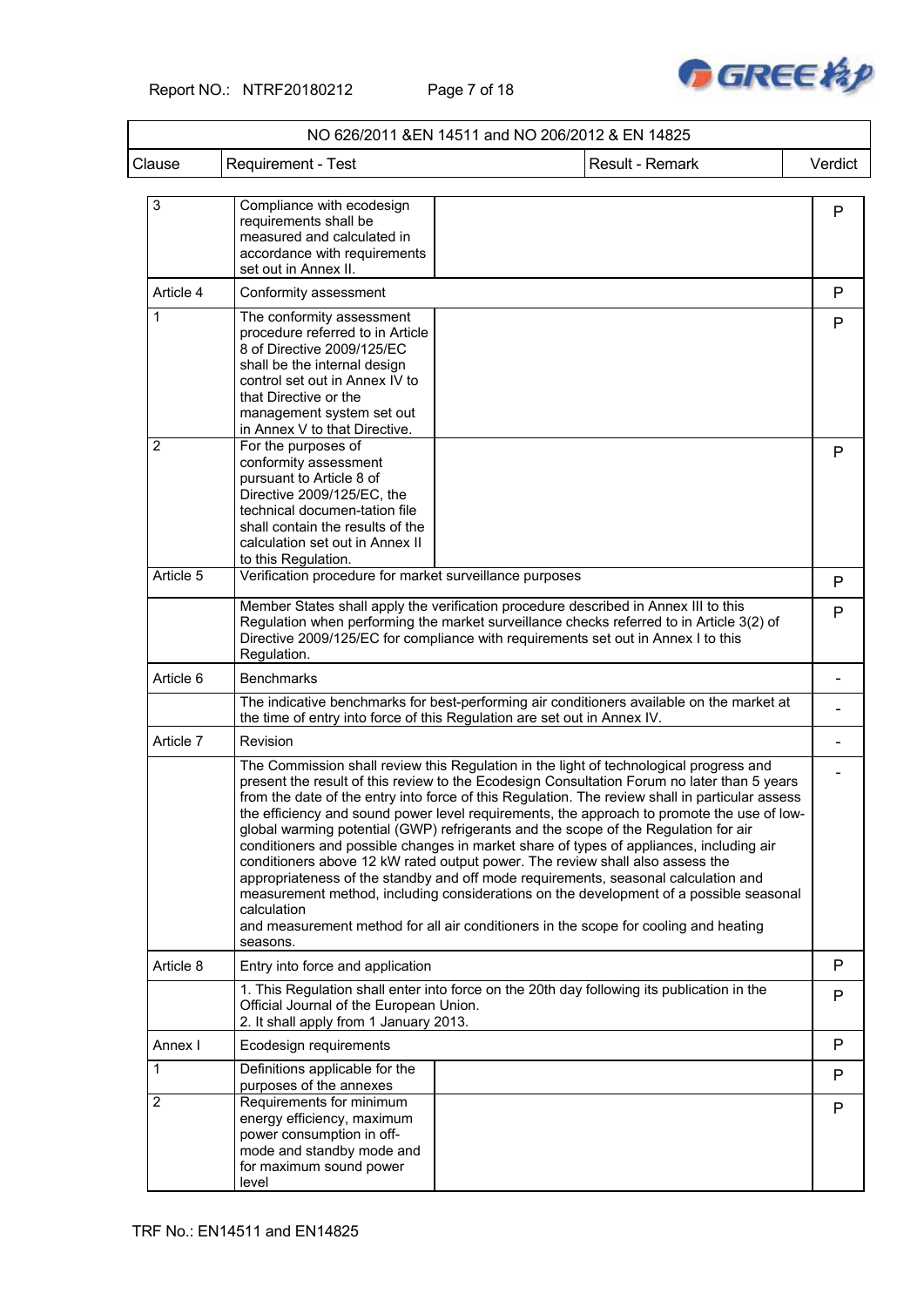

|        | NO 626/2011 & EN 14511 and NO 206/2012 & EN 14825                                                                                             |                                                                |                                            |                                                                                                                                                                                                                                    |                                                                                                                                                                                                                                                                                                                            |                                                             |                                          |         |
|--------|-----------------------------------------------------------------------------------------------------------------------------------------------|----------------------------------------------------------------|--------------------------------------------|------------------------------------------------------------------------------------------------------------------------------------------------------------------------------------------------------------------------------------|----------------------------------------------------------------------------------------------------------------------------------------------------------------------------------------------------------------------------------------------------------------------------------------------------------------------------|-------------------------------------------------------------|------------------------------------------|---------|
| Clause | Requirement - Test                                                                                                                            |                                                                |                                            |                                                                                                                                                                                                                                    | <b>Result - Remark</b>                                                                                                                                                                                                                                                                                                     |                                                             |                                          | Verdict |
|        | (a) From 1 January 2013,                                                                                                                      |                                                                | Double duct air conditioners               |                                                                                                                                                                                                                                    |                                                                                                                                                                                                                                                                                                                            |                                                             | Single duct air conditioner              | N/A     |
|        | air conditioners shall                                                                                                                        | single duct and double duct<br><b>EER</b> rated                |                                            |                                                                                                                                                                                                                                    | COP rated                                                                                                                                                                                                                                                                                                                  | <b>EER</b> rated                                            | COP rated                                |         |
|        | correspond to requirements<br>as indicated in Tables 1, 2                                                                                     | If GWP of<br>refrigerant >150                                  | 2,40                                       |                                                                                                                                                                                                                                    | 2,36                                                                                                                                                                                                                                                                                                                       | 2,40                                                        | 1,80                                     |         |
|        | and 3 below, calculated in<br>accordance with Annex II.                                                                                       | If GWP of<br>refrigerant ≤150                                  | 2,16                                       |                                                                                                                                                                                                                                    | 2,12                                                                                                                                                                                                                                                                                                                       | 2,16                                                        | 1,62                                     |         |
|        | Single duct and double duct                                                                                                                   |                                                                |                                            |                                                                                                                                                                                                                                    |                                                                                                                                                                                                                                                                                                                            |                                                             |                                          | N/A     |
|        | air conditioners and comfort<br>fans shall fulfil the                                                                                         | Off mode                                                       |                                            |                                                                                                                                                                                                                                    | Power consumption of equipment in any off-mode<br>condition shall not exceed 1,00 W.                                                                                                                                                                                                                                       |                                                             |                                          |         |
|        | requirements on standby and<br>off mode as indicated in Table<br>2 below. The requirements on<br>minimum energy efficiency                    | Standby mode                                                   |                                            | The power consumption of equipment in any<br>condition providing only a reactivation function, or<br>providing only a reactivation function and a mere<br>indication of enabled reactivation function, shall not<br>exceed 1,00 W. |                                                                                                                                                                                                                                                                                                                            |                                                             |                                          |         |
|        | and maximum sound power<br>shall relate to the standard<br>rating conditions specified in                                                     |                                                                |                                            |                                                                                                                                                                                                                                    | The power consumption of equipment in any<br>condition providing only information or status<br>display, or providing only a combination of<br>reactivation function and information or status<br>display, shall not exceed 2,00 W.                                                                                         |                                                             |                                          |         |
|        | Annex II, Table 2.                                                                                                                            | Availability of standby and/or off mode                        |                                            |                                                                                                                                                                                                                                    | Equipment shall, except where this is inappropriate<br>for the intended use, provide off mode and/or<br>standby mode, and/or another condition which does<br>not exceed the applicable power consumption<br>requirements for off mode and/or standby mode<br>when the equipment is connected to the mains<br>power source. |                                                             |                                          |         |
|        |                                                                                                                                               | Indoor sound power level in dB(A)                              |                                            |                                                                                                                                                                                                                                    |                                                                                                                                                                                                                                                                                                                            |                                                             |                                          |         |
|        |                                                                                                                                               |                                                                |                                            |                                                                                                                                                                                                                                    | 65                                                                                                                                                                                                                                                                                                                         |                                                             |                                          |         |
|        | (b) From 1 January 2013, air                                                                                                                  |                                                                |                                            |                                                                                                                                                                                                                                    | Requirements for minimum energy efficiency                                                                                                                                                                                                                                                                                 |                                                             |                                          |         |
|        | conditioners, except single                                                                                                                   |                                                                | <b>SEER</b>                                |                                                                                                                                                                                                                                    |                                                                                                                                                                                                                                                                                                                            | SCOP (Average heating season)                               |                                          | P       |
|        | and double duct air<br>conditioners, shall correspond<br>to minimum energy efficiency                                                         | If GWP of refrigerant ><br>150                                 | 3,60                                       |                                                                                                                                                                                                                                    |                                                                                                                                                                                                                                                                                                                            | 3,40                                                        |                                          |         |
|        | and maximum sound power<br>level requirements as                                                                                              | If GWP of refrigerant ≤<br>150                                 | 3,24                                       |                                                                                                                                                                                                                                    |                                                                                                                                                                                                                                                                                                                            | 3,06                                                        |                                          |         |
|        | indicated in Tables 4 and 5                                                                                                                   |                                                                |                                            |                                                                                                                                                                                                                                    | Requirements for maximum sound power level                                                                                                                                                                                                                                                                                 |                                                             |                                          | P       |
|        | below, calculated in<br>accordance with Annex II. The<br>requirements on energy<br>efficiency shall take into<br>account the reference design |                                                                | Rated capacity ≤6KW                        |                                                                                                                                                                                                                                    |                                                                                                                                                                                                                                                                                                                            | 6 <rated capacity≤12kw<="" td=""><td></td><td></td></rated> |                                          |         |
|        |                                                                                                                                               |                                                                | Outdoor<br>sound power<br>level in $dB(A)$ |                                                                                                                                                                                                                                    | Indoor sound<br>power level in<br>dB(A)                                                                                                                                                                                                                                                                                    |                                                             | Outdoor sound<br>power level in<br>dB(A) |         |
|        | conditions specified in Annex<br>II, Table 3 using the 'Average'                                                                              | 60                                                             | 65                                         |                                                                                                                                                                                                                                    | 65                                                                                                                                                                                                                                                                                                                         |                                                             | 70                                       |         |
|        | heating season where<br>applicable. The requirements                                                                                          | Sound power level test result according to EN 12102-<br>1:2017 |                                            |                                                                                                                                                                                                                                    |                                                                                                                                                                                                                                                                                                                            |                                                             |                                          |         |
|        | on sound power shall relate to<br>the standard rating conditions<br>specified in Annex II, Table 2                                            | Indoor: 58 dB (A)<br>Outdoor: 62 dB (A)                        |                                            |                                                                                                                                                                                                                                    |                                                                                                                                                                                                                                                                                                                            |                                                             |                                          |         |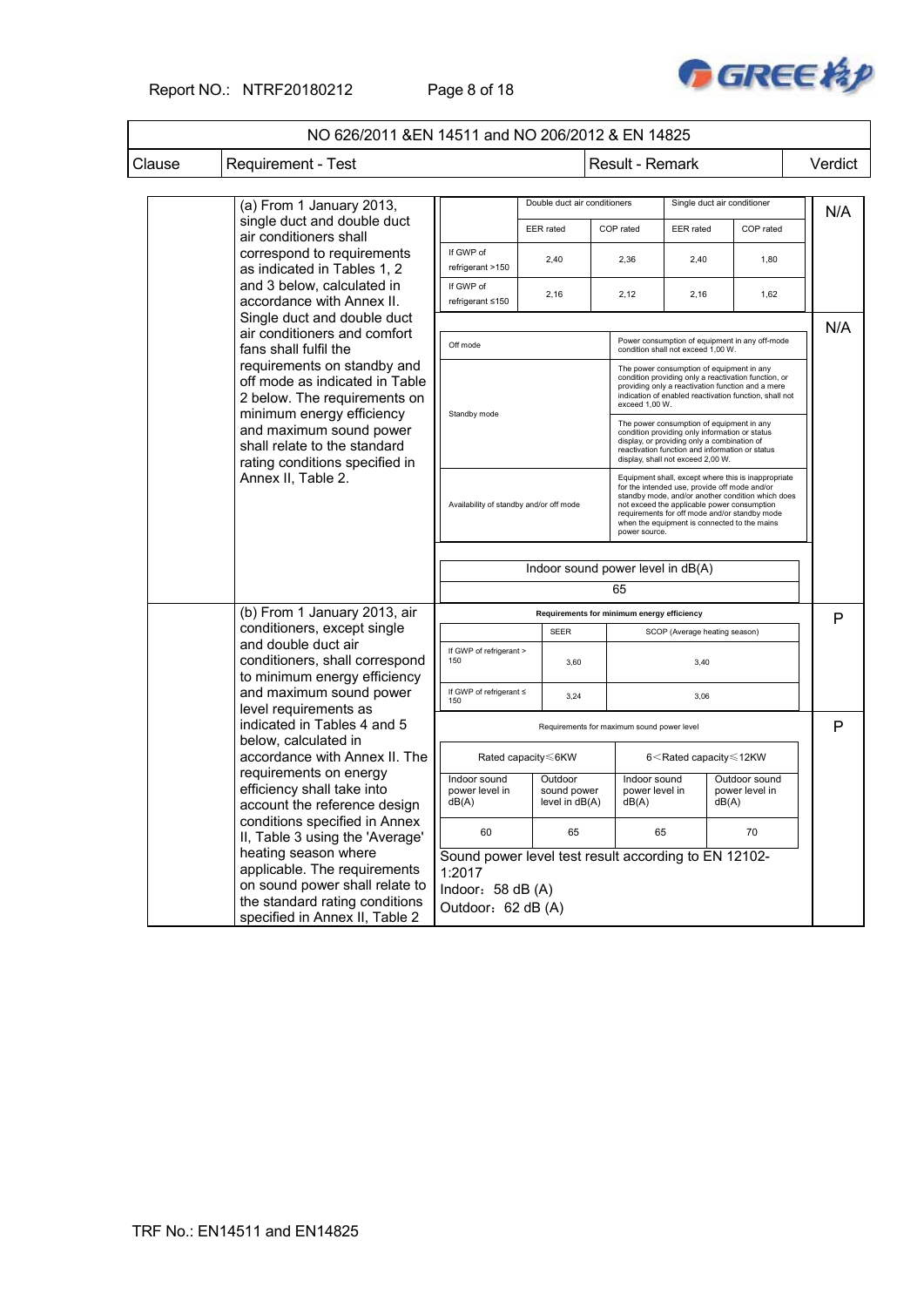### Report NO.: NTRF20180212 Page 9 of 18



|        | NO 626/2011 & EN 14511 and NO 206/2012 & EN 14825                                                                                                                                                                                                    |                                                        |                  |                                                    |                 |                                                                                                                                                                                                                                                                                                                                                                                                                                                                                                                                                                                                                                                                                                                                 |          |          |         |
|--------|------------------------------------------------------------------------------------------------------------------------------------------------------------------------------------------------------------------------------------------------------|--------------------------------------------------------|------------------|----------------------------------------------------|-----------------|---------------------------------------------------------------------------------------------------------------------------------------------------------------------------------------------------------------------------------------------------------------------------------------------------------------------------------------------------------------------------------------------------------------------------------------------------------------------------------------------------------------------------------------------------------------------------------------------------------------------------------------------------------------------------------------------------------------------------------|----------|----------|---------|
| Clause | <b>Requirement - Test</b>                                                                                                                                                                                                                            |                                                        |                  |                                                    | Result - Remark |                                                                                                                                                                                                                                                                                                                                                                                                                                                                                                                                                                                                                                                                                                                                 |          |          | Verdict |
|        | (c) From 1 January 2014, air<br>conditioners shall correspond                                                                                                                                                                                        |                                                        | air conditioners | Air conditioners, except<br>double and single duct |                 | Requirements for minimum energy efficiency<br>Single duct air<br>Double duct air<br>conditioners<br>conditioners                                                                                                                                                                                                                                                                                                                                                                                                                                                                                                                                                                                                                |          |          | N/A     |
|        | to requirements as indicated<br>in the table below, calculated                                                                                                                                                                                       |                                                        | <b>SEER</b>      | SCOP(heating<br>season:<br>Average)                | EERrated        | COPrated                                                                                                                                                                                                                                                                                                                                                                                                                                                                                                                                                                                                                                                                                                                        | EERrated | COPrated |         |
|        | in accordance with Annex II.<br>The requirements on energy<br>efficiency for air conditioners,                                                                                                                                                       | If GWP of<br>refrigerant ><br>150 for $< 6$<br>kW      | 4,60             | 3,80                                               | 2,60            | 2,60                                                                                                                                                                                                                                                                                                                                                                                                                                                                                                                                                                                                                                                                                                                            | 2,60     | 2,04     |         |
|        | excluding single and double<br>duct air conditioners, shall<br>relate to the reference design                                                                                                                                                        | If GWP of<br>$refrigerant \leq$<br>150 for $< 6$<br>kW | 4,14             | 3,42                                               | 2,34            | 2,34                                                                                                                                                                                                                                                                                                                                                                                                                                                                                                                                                                                                                                                                                                                            | 2,34     | 1,84     |         |
|        | conditions specified in Annex<br>II, Table 3 using the 'Average'                                                                                                                                                                                     | If GWP of<br>refrigerant ><br>150 for 6-12<br>kW       | 4,30             | 3,80                                               | 2,60            | 2,60                                                                                                                                                                                                                                                                                                                                                                                                                                                                                                                                                                                                                                                                                                                            | 2,60     | 2,04     |         |
|        | heating season where<br>applicable. The requirements<br>on energy efficiency for single                                                                                                                                                              | If GWP of<br>refrigerant $\leq$<br>150 for 6-12<br>kW  | 3,87             | 3,42                                               | 2,34            | 2,34                                                                                                                                                                                                                                                                                                                                                                                                                                                                                                                                                                                                                                                                                                                            | 2,34     | 1,84     |         |
|        | and double duct air<br>conditioners shall relate to the<br>standard rating conditions<br>specified in Annex II, Table 2.                                                                                                                             |                                                        |                  |                                                    |                 |                                                                                                                                                                                                                                                                                                                                                                                                                                                                                                                                                                                                                                                                                                                                 |          |          |         |
|        | (d) From 1 January 2014,<br>single duct and double duct                                                                                                                                                                                              |                                                        |                  |                                                    |                 | Requirements for maximum power consumption in off-mode and standby mode                                                                                                                                                                                                                                                                                                                                                                                                                                                                                                                                                                                                                                                         |          |          |         |
|        | air conditioners and comfort<br>fans shall correspond to                                                                                                                                                                                             | Off mode                                               |                  |                                                    |                 | Power consumption of equipment in any off-<br>mode condition shall not exceed 0,50 W.                                                                                                                                                                                                                                                                                                                                                                                                                                                                                                                                                                                                                                           |          |          |         |
|        | requirements as indicated in<br>Table 7 below, calculated in<br>accordance with Annex II.                                                                                                                                                            |                                                        |                  |                                                    |                 | The power consumption of equipment in any<br>condition providing only a reactivation function,<br>or providing only a reactivation function and a<br>mere indication of enabled reactivation function,<br>shall not exceed 0,50 W.                                                                                                                                                                                                                                                                                                                                                                                                                                                                                              |          |          |         |
|        |                                                                                                                                                                                                                                                      | Standby mode                                           |                  |                                                    |                 | The power consumption of equipment in any<br>condition providing only information or status<br>display, or providing only a combination of<br>reactivation function and information or status<br>display, shall not exceed 1,00 W.                                                                                                                                                                                                                                                                                                                                                                                                                                                                                              |          |          |         |
|        |                                                                                                                                                                                                                                                      | Availability of standby and/or off mode                |                  |                                                    |                 | Equipment shall, except where this is<br>inappropriate for the intended use, provide off<br>mode and/or standby mode, and/or another<br>condition which does not exceed the applicable<br>power consumption requirements for off mode<br>and/or standby mode when the equipment is<br>connected to the mains power source.                                                                                                                                                                                                                                                                                                                                                                                                      |          |          |         |
|        |                                                                                                                                                                                                                                                      | Power management                                       |                  |                                                    |                 | When equipment is not providing the main<br>function, or when other energy- using product(s)<br>are not dependent on its functions, equipment<br>shall, unless inappropriate for the intended use,<br>offer a power management function, or a similar<br>function, that switches equipment after the<br>shortest possible period of time appropriate for<br>the intended use of the equipment,<br>automatically into: - standby mode, or - off<br>mode, or - another condition which does not<br>exceed the applicable power consumption<br>requirements for off mode and/or standby mode<br>when the equipment is connected to the mains<br>power source. The power management function<br>shall be activated before delivery. |          |          |         |
| 3      | <b>Product information</b><br>requirements                                                                                                                                                                                                           |                                                        |                  |                                                    |                 |                                                                                                                                                                                                                                                                                                                                                                                                                                                                                                                                                                                                                                                                                                                                 |          |          | P       |
|        | (a) From 1 January 2013, as<br>regards air conditioners and<br>comfort fans, the information<br>set out in points below and<br>calculated in accordance with<br>Annex II shall be provided on:<br>(i) the technical<br>documentation of the product; |                                                        |                  |                                                    |                 |                                                                                                                                                                                                                                                                                                                                                                                                                                                                                                                                                                                                                                                                                                                                 |          |          | P       |
|        | (ii) free access websites of<br>manufacturers of air<br>conditioners and comfort fans;                                                                                                                                                               |                                                        |                  |                                                    |                 |                                                                                                                                                                                                                                                                                                                                                                                                                                                                                                                                                                                                                                                                                                                                 |          |          |         |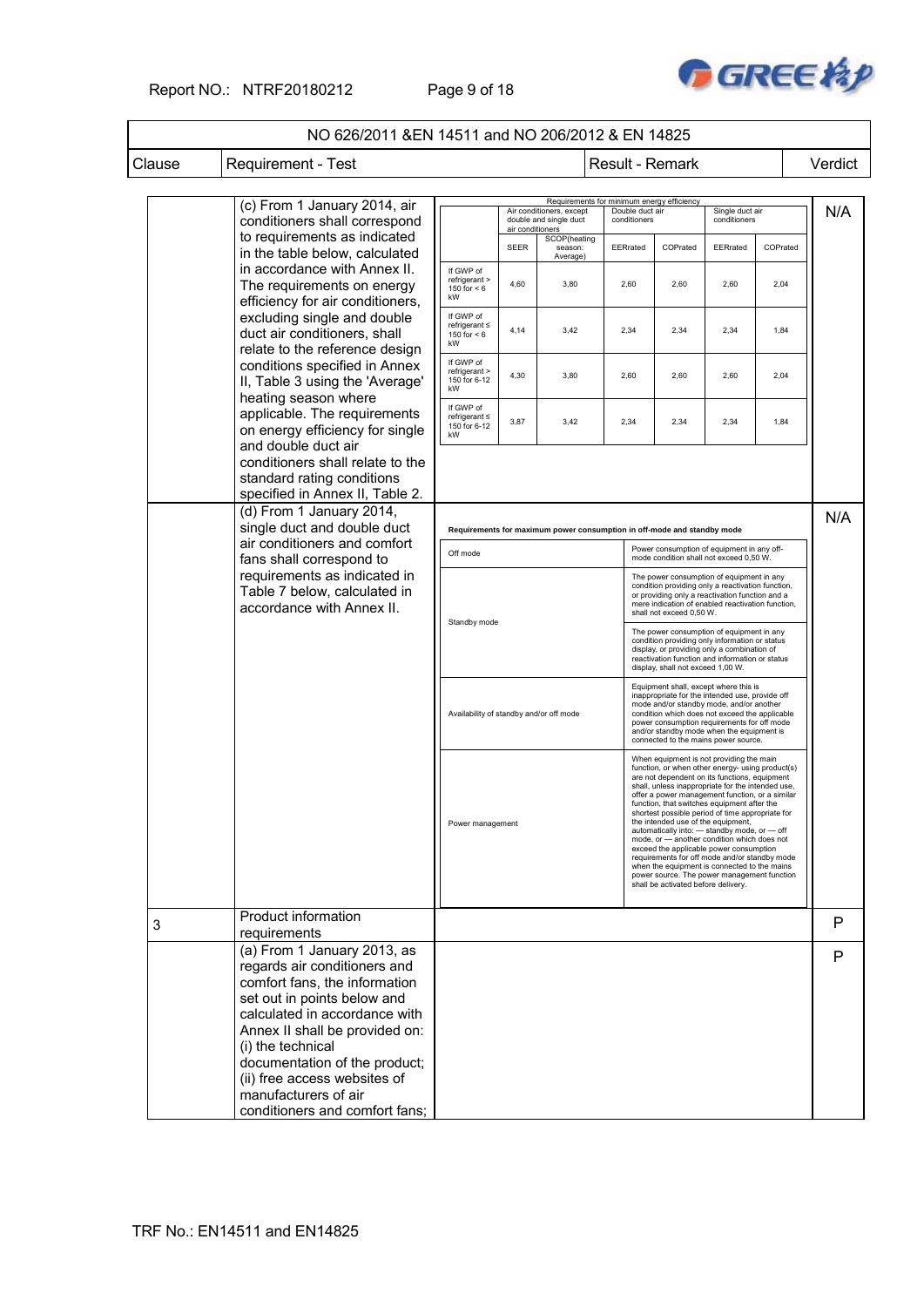Report NO.: NTRF20180212 Page 10 of 18



|           | NO 626/2011 &EN 14511 and NO 206/2012 & EN 14825                                                                                                                                                                                                                                                                                                                                                            |                                                                                                                                                                                                                                                                                                            |                                                                                                      |                                                                   |              |
|-----------|-------------------------------------------------------------------------------------------------------------------------------------------------------------------------------------------------------------------------------------------------------------------------------------------------------------------------------------------------------------------------------------------------------------|------------------------------------------------------------------------------------------------------------------------------------------------------------------------------------------------------------------------------------------------------------------------------------------------------------|------------------------------------------------------------------------------------------------------|-------------------------------------------------------------------|--------------|
| Clause    | <b>Requirement - Test</b>                                                                                                                                                                                                                                                                                                                                                                                   |                                                                                                                                                                                                                                                                                                            | Result - Remark                                                                                      |                                                                   | Verdict      |
|           | (b) The manufacturer of air<br>conditioners and comfort fans<br>shall provide laboratories<br>performing market<br>surveillance checks, upon<br>request, the necessary<br>information on the setting of<br>the unit as applied for the<br>establishment of declared<br>capacities, SEER/EER,<br>SCOP/COP values and<br>service values and provide<br>contact information for<br>obtaining such information. |                                                                                                                                                                                                                                                                                                            |                                                                                                      |                                                                   | P            |
|           | (c) Information requirements<br>for air conditioners, except<br>double duct and single duct<br>air conditioners.                                                                                                                                                                                                                                                                                            | See appendix                                                                                                                                                                                                                                                                                               |                                                                                                      |                                                                   | $\mathsf{P}$ |
|           | (d) Information requirements<br>for single duct and double<br>duct air conditioners.<br>Single duct air conditioners<br>shall be named 'local air<br>conditioners' in packaging,<br>product documentation and in<br>any advertisement material,<br>whether electronic or in paper.<br>Manufacturer shall provide<br>information as detailed in the<br>table 2                                               | See appendix                                                                                                                                                                                                                                                                                               |                                                                                                      |                                                                   | N/A          |
|           | (e)Information requirements<br>for comfort fans.                                                                                                                                                                                                                                                                                                                                                            | Air conditioner                                                                                                                                                                                                                                                                                            |                                                                                                      |                                                                   | N/A          |
| Annex II  | Measurements and calculations                                                                                                                                                                                                                                                                                                                                                                               |                                                                                                                                                                                                                                                                                                            |                                                                                                      |                                                                   | P            |
| Annex III | Verification procedure for market surveillance purposes                                                                                                                                                                                                                                                                                                                                                     |                                                                                                                                                                                                                                                                                                            |                                                                                                      |                                                                   | P            |
| Annex IV  | <b>Benchmarks</b>                                                                                                                                                                                                                                                                                                                                                                                           |                                                                                                                                                                                                                                                                                                            |                                                                                                      |                                                                   | P            |
|           |                                                                                                                                                                                                                                                                                                                                                                                                             | Air conditioners,<br>excluding double<br>duct and single<br>duct conditioners<br><b>SEER</b><br>SCOP<br>5,10<br>8,50<br>Benchmark for level of GWP of the refrigerant used in the air<br>conditioner is GWP $\leq$ 20.<br>(*) based on efficiency of evaporatively cooled single duct air<br>conditioners. | Benchmarks for air conditioners<br>Double duct air<br>conditioner<br>EER<br>COP<br>$3,00(*)$<br>3,15 | Single duct air<br>conditioner<br>EER<br>COP<br>$3,15(*)$<br>2,60 | N/A          |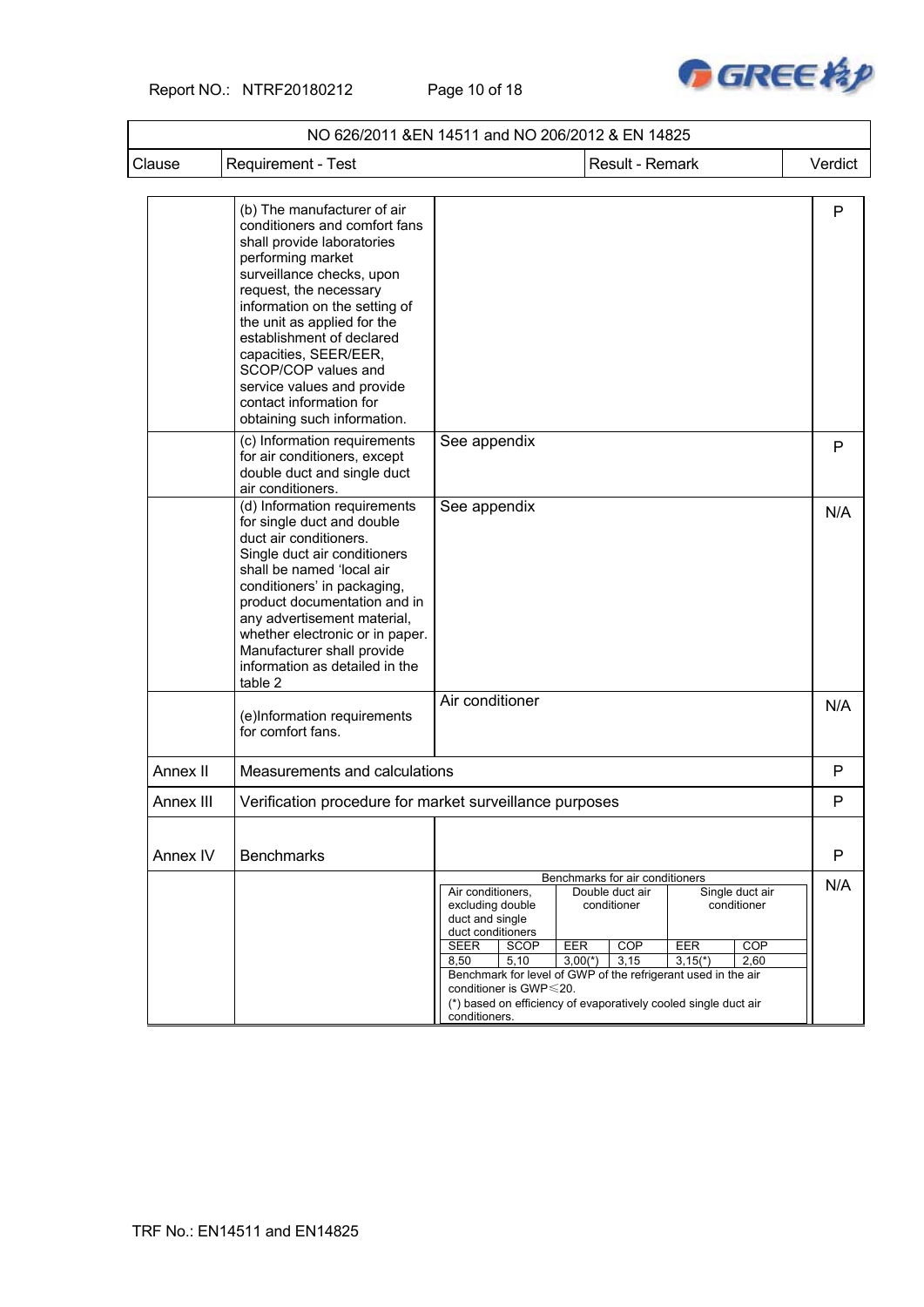Report NO.: NTRF20180212 Page 11 of 18



### NO 626/2011 &EN 14511 and NO 206/2012 & EN 14825

Clause Requirement - Test Result - Result - Remark Verdict

|              | COMMISSION DELEGATED REGULATION (EU) No 626/2011                                                                                                                                                                                                                                                                                                                                                                                                                                                                                                                                       |   |
|--------------|----------------------------------------------------------------------------------------------------------------------------------------------------------------------------------------------------------------------------------------------------------------------------------------------------------------------------------------------------------------------------------------------------------------------------------------------------------------------------------------------------------------------------------------------------------------------------------------|---|
| Article 3    | Responsibilities of suppliers                                                                                                                                                                                                                                                                                                                                                                                                                                                                                                                                                          | P |
| $\mathbf{1}$ | Suppliers shall take action as described in<br>points (a) to $(g)$                                                                                                                                                                                                                                                                                                                                                                                                                                                                                                                     |   |
|              | (a) a printed label is provided for each air<br>conditioner respecting energy efficiency classes<br>as set out in Annex II. The label shall comply<br>with the format and content of information as set<br>out in Annex III. For air conditioners, except<br>single and double duct air conditioners, a<br>printed label must be provided, at least in the<br>packaging of the outdoor unit, for at least one<br>combination of indoor and outdoor units at<br>capacity ratio 1. For other combinations, the<br>information can be alternatively provided on a<br>free access web site | P |
|              | (b) a product fiche, as set out in Annex IV, is<br>made available. For air conditioners, except<br>single and double duct air conditioners, a<br>product fiche must be provided at least in the<br>packaging of the out door unit, for at least one<br>combination of indoor and outdoor units at<br>capacity ratio 1. For other combinations, the<br>information can be alternatively provided on a<br>free access web site                                                                                                                                                           | P |
|              | (c) technical documentation as set out in Annex<br>V is made available electronically on request to<br>the authorities of the Member States and to the<br>Commission                                                                                                                                                                                                                                                                                                                                                                                                                   | P |
|              | (d) any advertisement for a specific model of an<br>air conditioner shall contain the energy<br>efficiency class, if the advertisement discloses<br>energy-related or price information. Where more<br>than one efficiency class is possible, the<br>supplier or the manufacturer, as appropriate,<br>shall declare the energy efficiencyclass for<br>heating at least in 'Average' heating season.<br>Information in the cases where end-users<br>cannot be expected to see the product<br>displayed is to be provided as set out in Annex<br>VI                                      | P |
|              | (e) any technical promotional material<br>concerning a specific model of an air<br>conditioner which describes its specific<br>technical parameters shall include the energy<br>efficiency class of that model as set out Annex II                                                                                                                                                                                                                                                                                                                                                     | P |
|              | (f) instructions for use are made available                                                                                                                                                                                                                                                                                                                                                                                                                                                                                                                                            | P |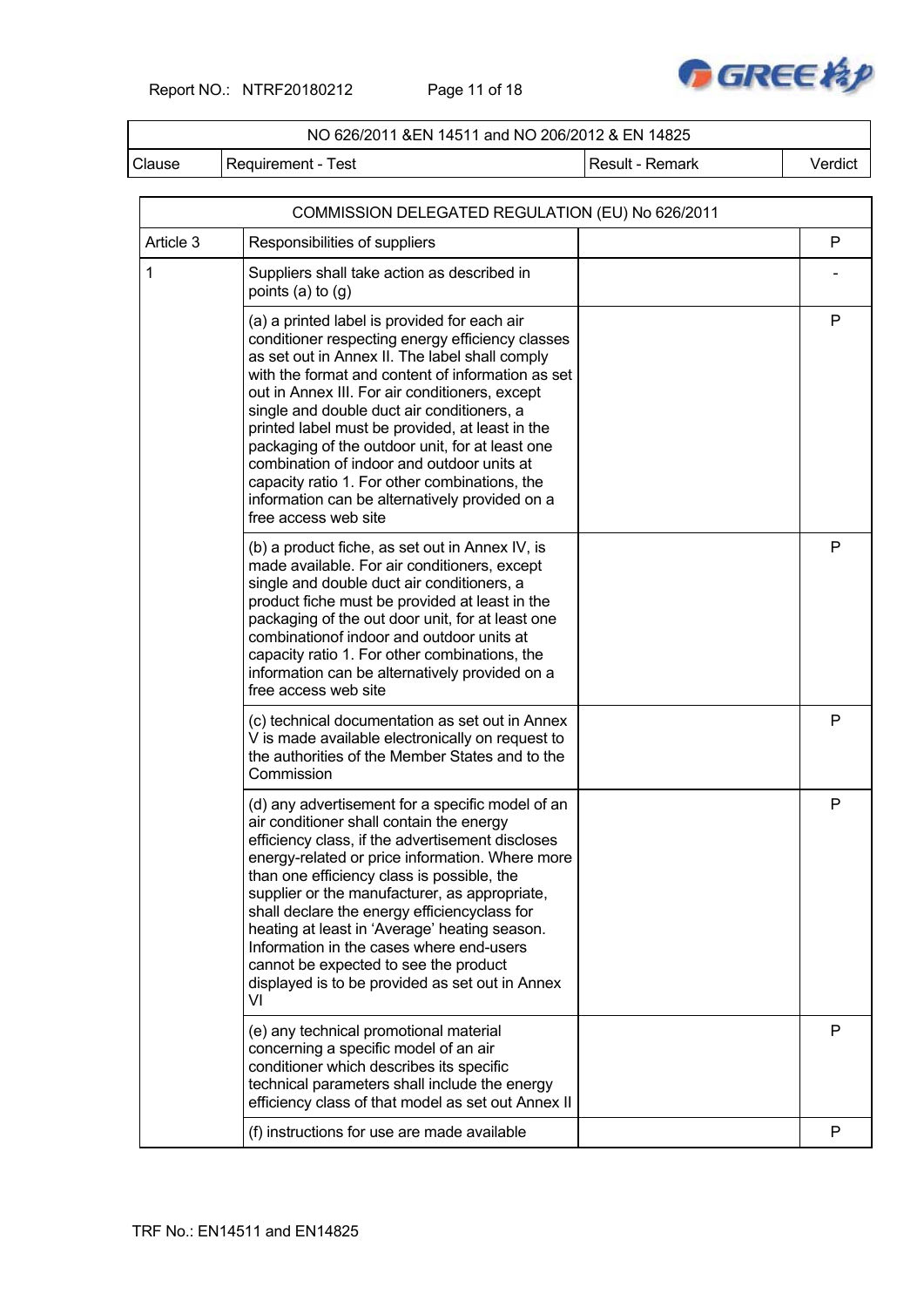Report NO.: NTRF20180212 Page 12 of 18



|                | NO 626/2011 & EN 14511 and NO 206/2012 & EN 14825                                                                                                                                                                                                                                                                                                                                                                                              |                                                                                   |         |
|----------------|------------------------------------------------------------------------------------------------------------------------------------------------------------------------------------------------------------------------------------------------------------------------------------------------------------------------------------------------------------------------------------------------------------------------------------------------|-----------------------------------------------------------------------------------|---------|
| Clause         | <b>Requirement - Test</b>                                                                                                                                                                                                                                                                                                                                                                                                                      | Result - Remark                                                                   | Verdict |
|                | (g) single ducts shall be named 'local air<br>conditioners' in packaging, product<br>documentation and in any advertisement<br>material, whether electronic or in paper.                                                                                                                                                                                                                                                                       |                                                                                   | N/A     |
| $\overline{2}$ | The energy efficiency class shall be determined<br>as set out in Annex VII.                                                                                                                                                                                                                                                                                                                                                                    |                                                                                   | P       |
| 3              | The format of the label for air conditioners<br>except for single and double duct air<br>conditioners shall be as set out in Annex III.                                                                                                                                                                                                                                                                                                        |                                                                                   | P       |
| 4              | For the air conditioners, except for single and<br>double duct air conditioners, the format of the<br>label set out in Annex III shall be applied<br>according to the following timetable:                                                                                                                                                                                                                                                     |                                                                                   | P       |
|                | (a) as regards air conditioners, except single<br>duct and double duct air conditioners, placed on<br>the market from 1 January 2013, labels with<br>energy efficiency classes A, B, C, D, E, F, G<br>shall be in accordance with point 1.1 of Annex<br>III for reversible air conditioners, with point 2.1<br>of Annex III for cooling-only air conditioners and<br>with point 3.1 of Annex III for heating-only air<br>conditioners;         |                                                                                   | N/A     |
|                | (b) as regards air conditioners, except single<br>duct and double duct air conditioners, placed on<br>the market from 1 January 2015, labels with<br>energy efficiency classes A+, A, B, C, D, E, F,<br>shall be in accordance with point 1.2 of Annex<br>III for reversible air conditioners, with point 2.2<br>of Annex III for cooling-only air conditioners and<br>with point 3.2 of Annex III for heating-only air<br>conditioners;       |                                                                                   | N/A     |
|                | (c) as regards air conditioners, except single<br>duct and double duct air conditioners, placed on<br>the market from 1 January 2017, labels with<br>energy efficiency classes A++, A++, A+, A, B,<br>C, D, E shall be in accordance with point 1.3 of<br>Annex III for reversible air conditioners, with<br>point 2.3 of Annex III for cooling-only air<br>conditioners and with point 3.3 of Annex III for<br>heating-only air conditioners; |                                                                                   | N/A     |
|                | (d) as regards air conditioners, except single<br>duct and double duct air conditioners, placed on<br>the market from 1 January 2019, labels with<br>energy efficiency classes A+++, A++, A+, A, B,<br>C, D shall be in accordance with point 1.4 of<br>Annex III for reversible air conditioners, with<br>point 2.4 of Annex III for cooling-only air<br>conditioners and with point 3.4 of Annex III for<br>heating-only air conditioners.   | Cooling mode:A+++<br>Heating mode:<br>Warmmer: A+++<br>Average: A+++<br>Colder:A+ | P       |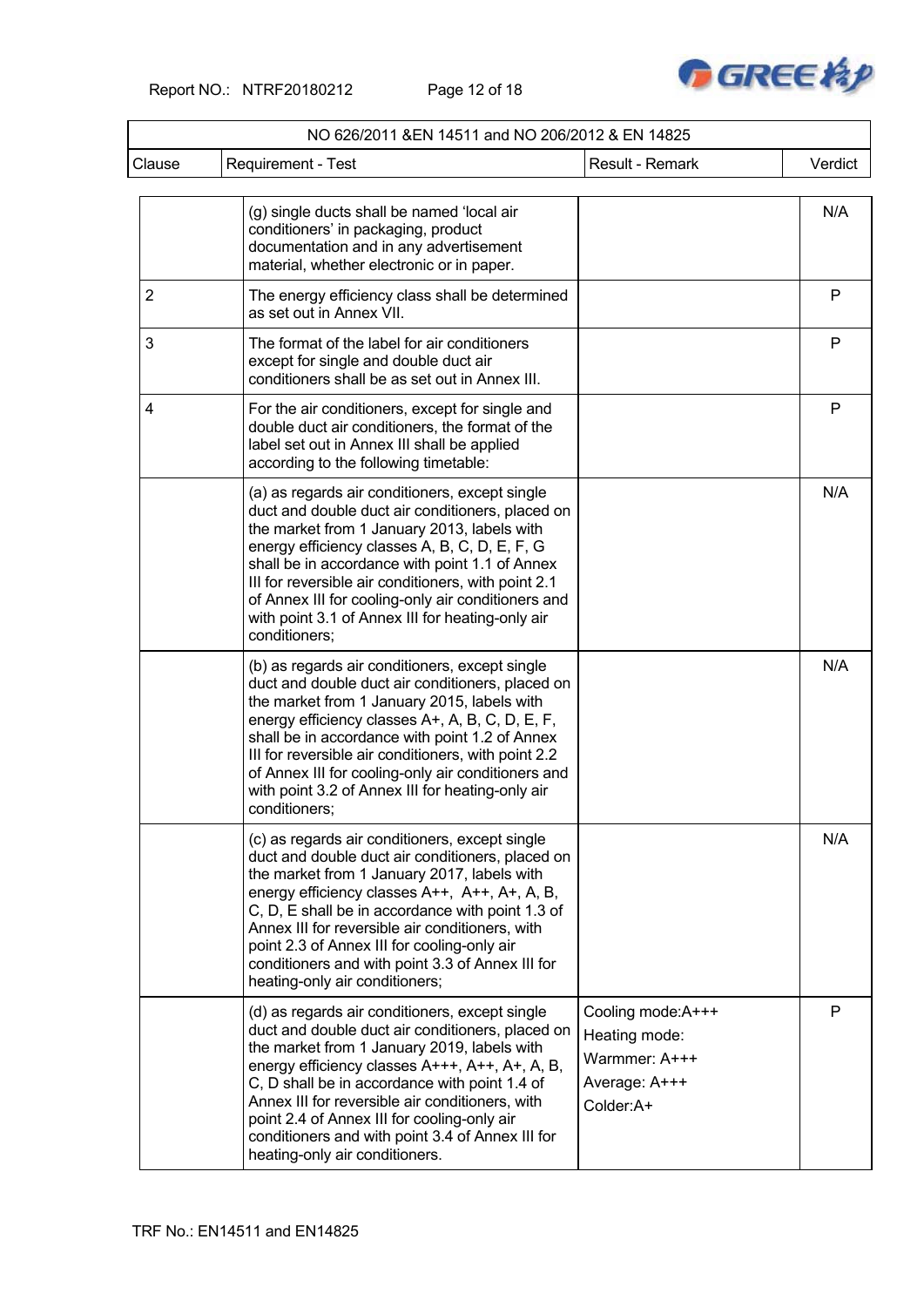Report NO.: NTRF20180212 Page 13 of 18



|          | NO 626/2011 & EN 14511 and NO 206/2012 & EN 14825                                                                                                                                                                                                                                                                                                                                                                                           |                  |         |
|----------|---------------------------------------------------------------------------------------------------------------------------------------------------------------------------------------------------------------------------------------------------------------------------------------------------------------------------------------------------------------------------------------------------------------------------------------------|------------------|---------|
| Clause   | Requirement - Test                                                                                                                                                                                                                                                                                                                                                                                                                          | Result - Remark  | Verdict |
| 5        | The format of the label for double duct air<br>conditioners placed on the market from 1<br>January 2013 with energy efficiency classes<br>A+++, A++, A+, A, B, C, D shall be in<br>accordance with point 4.1 of Annex III for<br>reversible double duct air conditioners, with<br>point 4.3 of Annex III for cooling-only double<br>duct air conditioners and with point 4.5 of Annex<br>III for heating-only double duct air conditioners. |                  | N/A     |
| Annex I  | Definitions                                                                                                                                                                                                                                                                                                                                                                                                                                 |                  |         |
|          | The definition same to EN14825:2016 & NO<br>206/2012                                                                                                                                                                                                                                                                                                                                                                                        |                  | P       |
| Annex II | Energy efficiency classes                                                                                                                                                                                                                                                                                                                                                                                                                   |                  | P       |
|          | Energy efficiency classes for air conditioners,<br>except double ducts and single ducts.                                                                                                                                                                                                                                                                                                                                                    | See energy lable | P       |
|          | Energy efficiency classes for double ducts and<br>single ducts.                                                                                                                                                                                                                                                                                                                                                                             |                  | N/A     |
| Annex II | Energy label                                                                                                                                                                                                                                                                                                                                                                                                                                | See the page 3   | P       |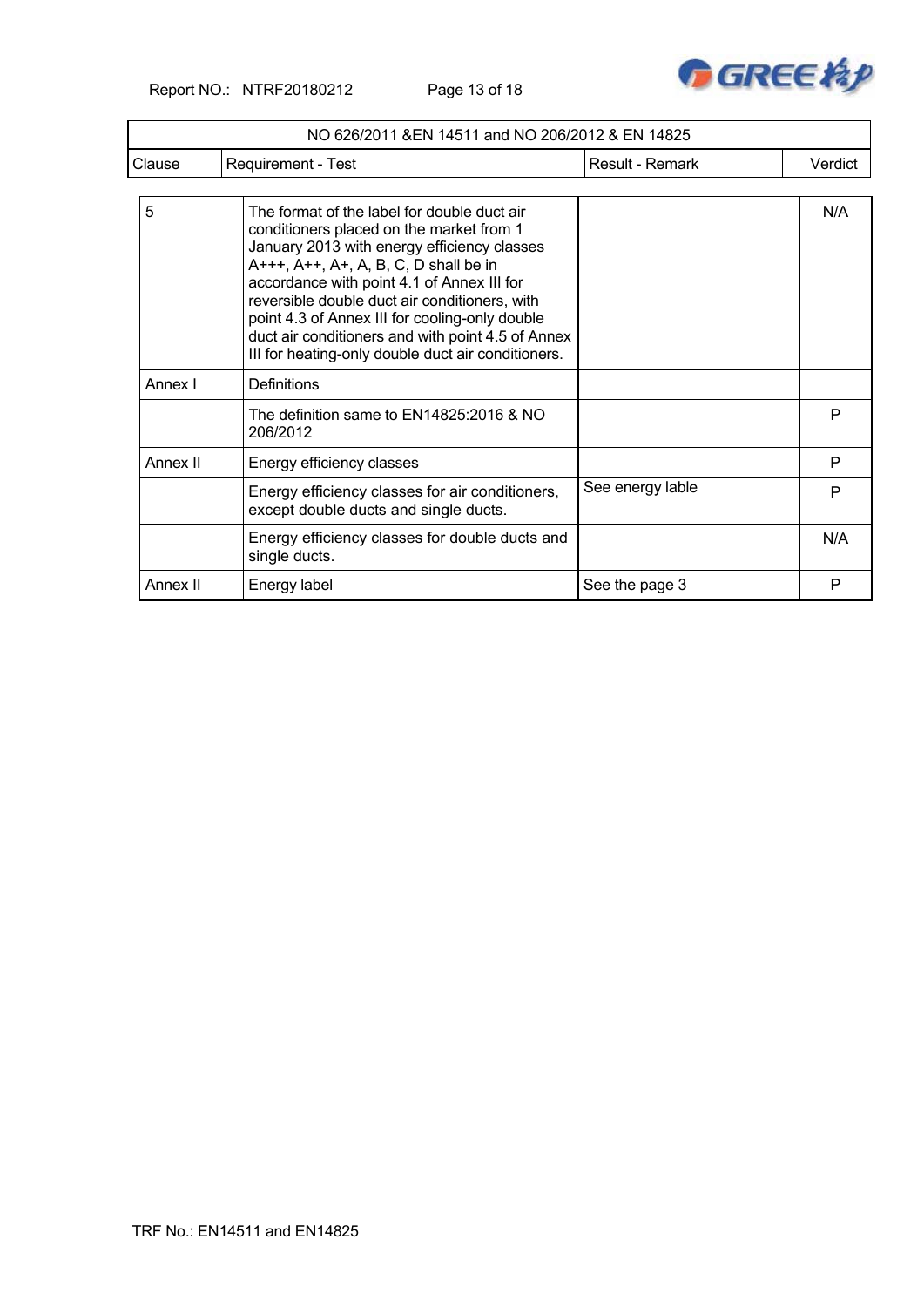Report NO.: NTRF20180212 Page 14 of 18



| NO 626/2011 & EN 14511 and NO 206/2012 & EN 14825 |                      |                 |         |  |  |
|---------------------------------------------------|----------------------|-----------------|---------|--|--|
| Clause                                            | l Requirement - Test | Result - Remark | Verdict |  |  |

### **Test result of part load according to EN 14825:**

### **Calculation of SEER in cooling mode:**

|                                                                          | Full load (Pdesignc): 3500 W<br>Tdesignc: 35°C<br><b>Tested Voltage: 230V</b><br>Frequency: 50Hz |                                |                  |                                                                        |      |  |  |
|--------------------------------------------------------------------------|--------------------------------------------------------------------------------------------------|--------------------------------|------------------|------------------------------------------------------------------------|------|--|--|
| Test<br>item                                                             | Indoor<br>$DB/WB(^\circ \mathbb{C})$                                                             | Outdoor DB/WB(°C)              | $P_{test}$ $(W)$ | Tested EER                                                             | Cd   |  |  |
| A                                                                        |                                                                                                  | $35/-$                         | 3536             | 5.06                                                                   | 0.25 |  |  |
| B                                                                        | 27/19                                                                                            | $30/-$                         | 2562             | 7.15                                                                   | 0,25 |  |  |
| C                                                                        |                                                                                                  | $25/-$                         | 1624             | 9.89                                                                   | 0,25 |  |  |
| D                                                                        |                                                                                                  | $20/-$                         | 886              | 15.26                                                                  | 0,25 |  |  |
|                                                                          |                                                                                                  |                                |                  | Psb= Poff =4.573 W; Pck= 0 W; Pto=3.493 W, Q <sub>HF</sub> = 142 kWh/a |      |  |  |
|                                                                          |                                                                                                  | <b>Test SEER</b>               |                  | 8,603                                                                  |      |  |  |
|                                                                          |                                                                                                  | Declared SEER                  |                  | 8,5                                                                    |      |  |  |
|                                                                          |                                                                                                  | <b>Test SEER≥Declared SEER</b> |                  | Pass                                                                   |      |  |  |
| The calculation method of SEER acoording to the clause 6 of EN14825:2016 |                                                                                                  |                                |                  |                                                                        |      |  |  |
| According table 1 of NO 626/2011, the result efficency classes: A+++     |                                                                                                  |                                |                  |                                                                        |      |  |  |

### **Calculation of SCOP in heating mode:**

| Full load (Pdesignh): 3500W                                              |                                  | Tdesignh: $-10^{\circ}$ C              |          | Climate: Average ; |                                                                        |      |
|--------------------------------------------------------------------------|----------------------------------|----------------------------------------|----------|--------------------|------------------------------------------------------------------------|------|
|                                                                          | Tbivalent: -7°C; TOL: -10°C      | Tested Voltage: 230V                   |          |                    | Frequency: 50Hz                                                        |      |
| Test<br>item                                                             | Indoor<br>$DB(^\circ\mathbb{C})$ | Outdoor<br>$DB/WB(^{\circ}\mathrm{C})$ | Ptest(w) |                    | Tested COP                                                             | Cd   |
| A                                                                        |                                  | $-7/-8$                                | 3106     |                    | 3.33                                                                   | 0,25 |
| B                                                                        |                                  | 2/1                                    | 1940     |                    | 5.28                                                                   | 0,25 |
| C                                                                        | $20/-$                           | 7/6                                    |          | 1259               | 6.12                                                                   | 0,25 |
| D                                                                        |                                  | 12/11                                  | 870      |                    | 6.49                                                                   | 0,25 |
| E                                                                        |                                  | <b>TOL</b>                             | 4019     |                    | 2.59                                                                   | 0,25 |
| F                                                                        |                                  | Tbivalent                              | 3106     |                    | 3.33                                                                   | 0.25 |
|                                                                          |                                  |                                        |          |                    | Psb= Poff =4.573 W; Pck= 0 W; Pto=7.650 W, Q <sub>HE</sub> = 961 kWh/a |      |
|                                                                          |                                  | <b>SCOP</b>                            |          |                    | 5.101                                                                  |      |
|                                                                          |                                  | Declared SCOP                          |          |                    | 5.1                                                                    |      |
| SCOP≥Declared SCOP<br>Pass                                               |                                  |                                        |          |                    |                                                                        |      |
| The calculation method of SEER acoording to the clause 7 of EN14825:2016 |                                  |                                        |          |                    |                                                                        |      |
| According table 1 of NO 626/2011, the result efficency classes: A+++     |                                  |                                        |          |                    |                                                                        |      |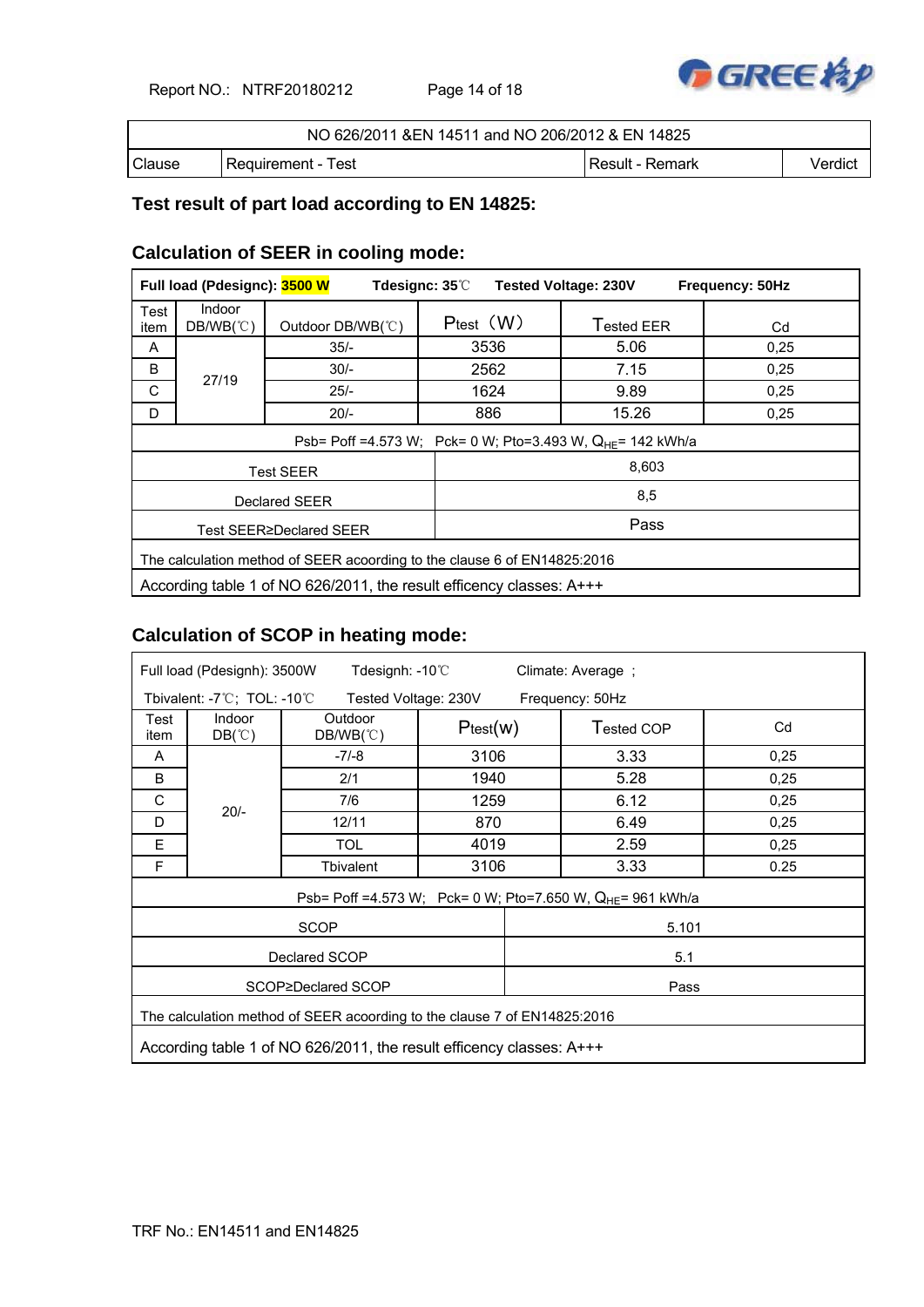Report NO.: NTRF20180212 Page 15 of 18



| NO 626/2011 & EN 14511 and NO 206/2012 & EN 14825 |                      |                   |         |  |  |
|---------------------------------------------------|----------------------|-------------------|---------|--|--|
| Clause                                            | l Reauirement - Test | l Result - Remark | Verdict |  |  |

## **Calculation of SCOP in heating mode:**

| Full load (Pdesignh): 5000W; Tdesignh: -22°C; Climate: Colder;           |                                  |                                                                   |          |  |                                                                         |      |  |
|--------------------------------------------------------------------------|----------------------------------|-------------------------------------------------------------------|----------|--|-------------------------------------------------------------------------|------|--|
|                                                                          |                                  | Tbivalent: -15°C; TOL: -30°C Tested Voltage: 230V Frequency: 50Hz |          |  |                                                                         |      |  |
| Test<br>item                                                             | Indoor<br>$DB(^\circ\mathbb{C})$ | Outdoor<br>$DB/WB(^{\circ}\mathrm{C})$                            | Ptest(w) |  | Tested COP                                                              | Cd   |  |
| A                                                                        |                                  | $-7/-8$                                                           | 3106     |  | 3.33                                                                    | 0,25 |  |
| B                                                                        |                                  | 2/1                                                               | 1940     |  | 5.28                                                                    | 0,25 |  |
| C                                                                        |                                  | 7/6                                                               | 1259     |  | 6.12                                                                    | 0,25 |  |
| D                                                                        | $20/-$                           | 12/11                                                             | 870      |  | 6.49                                                                    | 0,25 |  |
| Е                                                                        |                                  | $-22/-$                                                           | 3660     |  | 2.13                                                                    | 0,25 |  |
| F                                                                        |                                  | Tbivalent                                                         | 4203     |  | 2.27                                                                    | 0,25 |  |
| G                                                                        |                                  | $-15/-$                                                           | 4203     |  | 2.27                                                                    | 0,25 |  |
|                                                                          |                                  |                                                                   |          |  | Psb= Poff =4.573 W; Pck= 0 W; Pto=7.650 W, Q <sub>HE</sub> = 2554 kWh/a |      |  |
|                                                                          |                                  | <b>SCOP</b>                                                       |          |  | 4.111                                                                   |      |  |
|                                                                          | Declared SCOP<br>4.0             |                                                                   |          |  |                                                                         |      |  |
| SCOP≥Declared SCOP<br>Pass                                               |                                  |                                                                   |          |  |                                                                         |      |  |
| The calculation method of SEER acoording to the clause 7 of EN14825:2016 |                                  |                                                                   |          |  |                                                                         |      |  |
| According table 1 of NO 626/2011, the result efficency classes: A+       |                                  |                                                                   |          |  |                                                                         |      |  |

# **Calculation of SCOP in heating mode:**

| Tdesignh: $2^{\circ}$<br>Full load (Pdesignh): 3600W<br>Climate: Warmer ;               |                                  |                      |               |                                                                 |      |  |
|-----------------------------------------------------------------------------------------|----------------------------------|----------------------|---------------|-----------------------------------------------------------------|------|--|
| Tbivalent: $2^{\circ}$ C; TOL: $2^{\circ}$ C<br>Tested Voltage: 230V<br>Frequency: 50Hz |                                  |                      |               |                                                                 |      |  |
| Test<br>item                                                                            | Indoor<br>$DB(^\circ\mathbb{C})$ | Outdoor<br>DB/WB(°C) | $P_{test}(w)$ | Tested COP                                                      | Cd   |  |
| A                                                                                       |                                  |                      |               |                                                                 | 0,25 |  |
| B                                                                                       |                                  | 2/1                  | 3760          | 3.16                                                            | 0,25 |  |
| C                                                                                       | $20/-$                           | 7/6                  | 2387          | 5.56                                                            | 0,25 |  |
| D                                                                                       |                                  | 12/11                | 870           | 6.49                                                            | 0,25 |  |
| E                                                                                       |                                  | <b>TOL</b>           | 3760          | 3.16                                                            | 0,25 |  |
| F                                                                                       |                                  | Tbivalent            | 3760          | 3.16                                                            | 0,25 |  |
|                                                                                         |                                  |                      |               | Psb= Poff =4.573 W; Pck= 0 W; Pto=7.650 W, $Q_{HE}$ = 880 kWh/a |      |  |
|                                                                                         |                                  | <b>SCOP</b>          |               | 5.730                                                           |      |  |
|                                                                                         |                                  | Declared SCOP        |               | 5.7                                                             |      |  |
|                                                                                         | SCOP≥Declared SCOP<br>Pass       |                      |               |                                                                 |      |  |
| The calculation method of SEER acoording to the clause 7 of EN14825:2016                |                                  |                      |               |                                                                 |      |  |
| According table 1 of NO 626/2011, the result efficency classes: A+++                    |                                  |                      |               |                                                                 |      |  |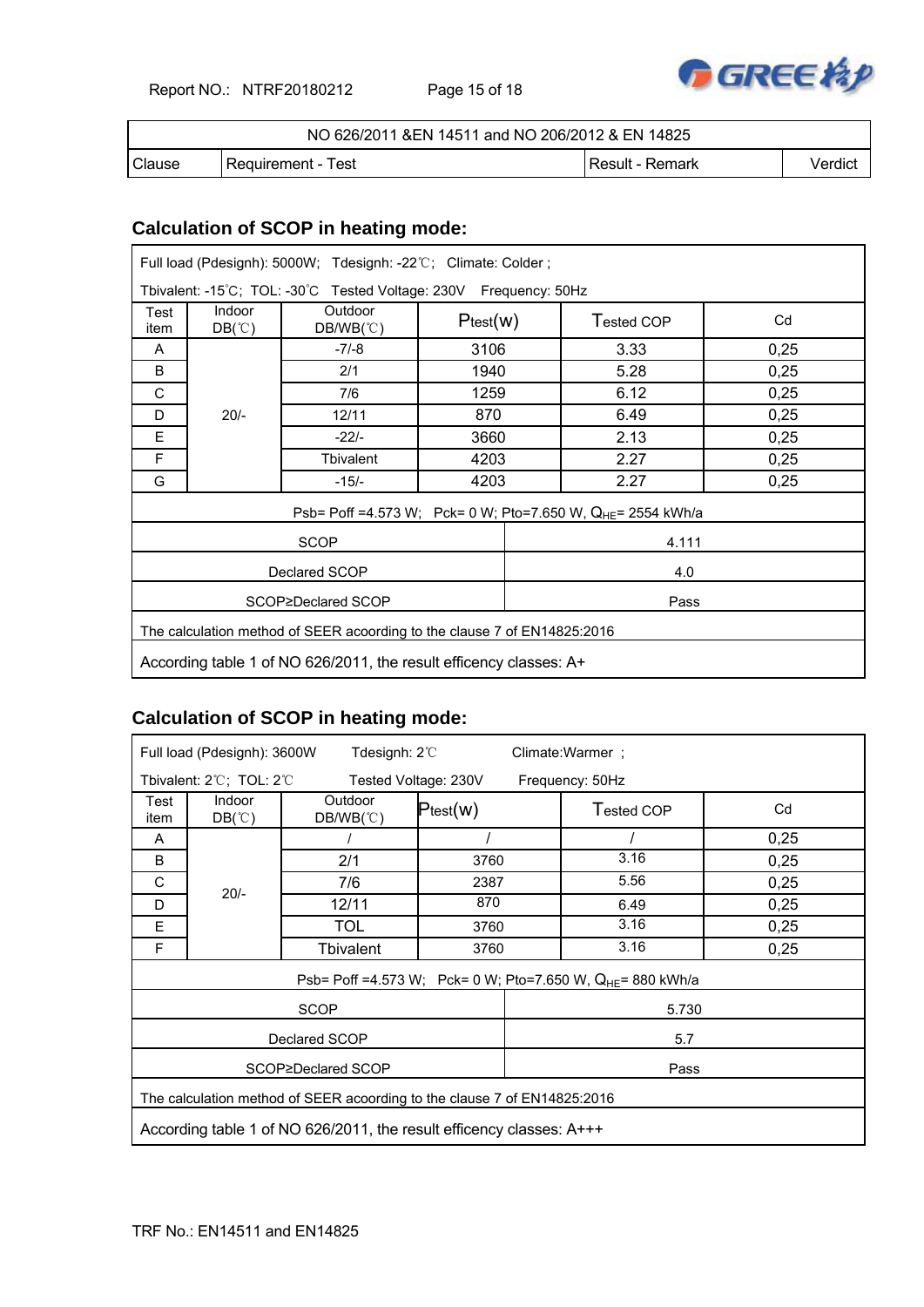Report NO.: NTRF20180212 Page 16 of 18



| NO 626/2011 & EN 14511 and NO 206/2012 & EN 14825 |                      |                 |         |  |  |
|---------------------------------------------------|----------------------|-----------------|---------|--|--|
| <b>Clause</b>                                     | l Reauirement - Test | Result - Remark | Verdict |  |  |

### **Appendix I: information according to clause 3 of NO 206/2012 ANNEX**Ⅰ**, for air conditioners**,**except single duct and double duct air conditioners**

| Function (indicate if present)                                                                                 |             |          |                                                                                                               | Only for heating mode, if applicable |                     |       |      |
|----------------------------------------------------------------------------------------------------------------|-------------|----------|---------------------------------------------------------------------------------------------------------------|--------------------------------------|---------------------|-------|------|
| Cooling                                                                                                        | Y           |          |                                                                                                               | Average(mandatory)                   |                     | Y     |      |
| Heating                                                                                                        |             | Υ        |                                                                                                               | Warmer(if designed)                  |                     | Y     |      |
|                                                                                                                |             |          |                                                                                                               | Colder(if designed)                  |                     | Y     |      |
| Item                                                                                                           | Symbol      | Value    | Unit                                                                                                          | Item                                 | Symbol              | Value | Unit |
|                                                                                                                | Design load |          |                                                                                                               |                                      | Seasonal efficiency |       |      |
| Cooling                                                                                                        | Pdesignc    | 3.5      | kW                                                                                                            | Cooling                              | <b>SEER</b>         | 8.5   |      |
| Heating/average                                                                                                | Pdesignh    | 3.5      | kW                                                                                                            | Heating/average                      | SCOP/A              | 5.1   |      |
| Heating/warmer                                                                                                 | Pdesignh    | 3.6      | kW                                                                                                            | Heating/warmer                       | SCOP/W              | 5.7   |      |
| Heating/colder                                                                                                 | Pdesignh    | 5.0      | kW                                                                                                            | Heating/colder                       | SCOP/C              | 4.0   |      |
| Declared capacity (*) for cooling, at indoor<br>temperature 27(19) °C and outdoor temperature Ti               |             | Declared | efficiency ratio (*),<br>energy<br>at<br>indoor<br>temperature 27(19) °C and outdoor temperature Tj           |                                      |                     |       |      |
| Item                                                                                                           | Symbol      | Value    | Unit                                                                                                          | Item                                 | Symbol              | Value | Unit |
| Tj= $35^{\circ}$ C                                                                                             | Pdc         | 3.53     | kW                                                                                                            | $Ti=35^{\circ}$                      | <b>EERd</b>         | 5.06  |      |
| $Ti=30^{\circ}C$                                                                                               | Pdc         | 2.56     | kW                                                                                                            | $Ti=30^{\circ}$                      | EERd                | 7.15  |      |
| $Ti=25^{\circ}$                                                                                                | Pdc         | 1.62     | kW                                                                                                            | $Ti=25^{\circ}C$                     | <b>EERd</b>         | 9.89  |      |
| $Ti=20^{\circ}$                                                                                                | Pdc         | 0.88     | kW                                                                                                            | $Ti=20^{\circ}$                      | EERd                | 15.26 |      |
| Declared capacity (*) for heating/Average season,<br>at indoor temperature 20 °C and outdoor<br>temperature Tj |             |          | Declared coefficient of performance(*)/Average season,<br>at indoor temperature 20 °C and outdoor temperature | Τi                                   |                     |       |      |
| $Ti=-7^{\circ}C$                                                                                               | Pdh         | 3.10     | kW                                                                                                            | $Ti=-7^{\circ}C$                     | COPd                | 3.33  |      |
| $Ti=2^{\circ}C$                                                                                                | Pdh         | 1.94     | kW                                                                                                            | $Ti=2^{\circ}C$                      | COPd                | 5.28  |      |
| $Ti=7^{\circ}C$                                                                                                | Pdh         | 1.25     | kW                                                                                                            | $Ti=7^{\circ}C$                      | COPd                | 6.12  |      |
| Tj=12 $°C$                                                                                                     | Pdh         | 0.87     | kW                                                                                                            | $Ti=12^{\circ}C$                     | COPd                | 6.49  |      |
| Tj=operating<br>limit                                                                                          | Pdh         | 4.01     | kW                                                                                                            | Tj=operating limit                   | COPd                | 2.59  |      |
| Tj=bivalent<br>temperature                                                                                     | Pdh         | 3.10     | kW                                                                                                            | Tj=bivalent<br>temperature           | COPd                | 3.33  |      |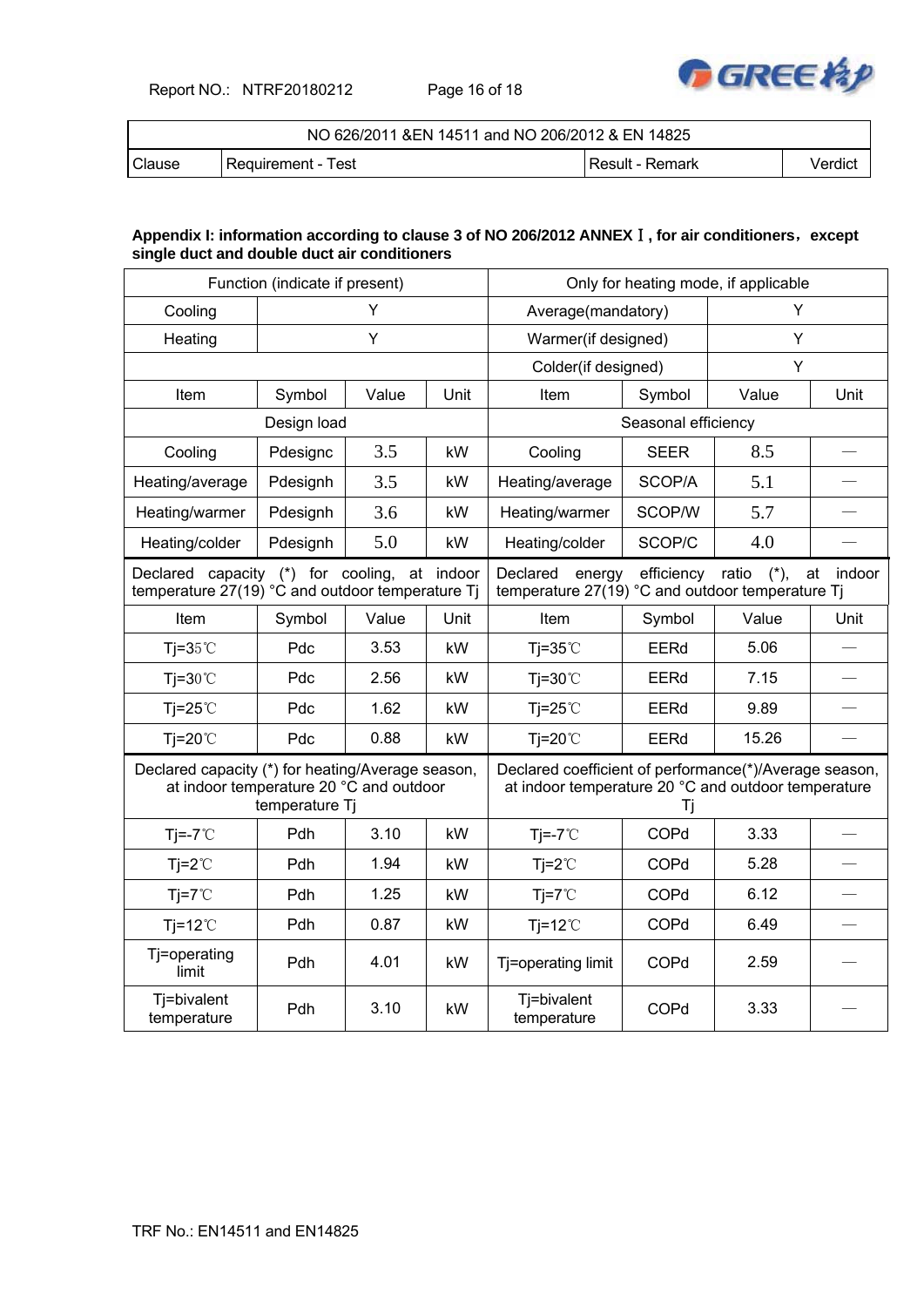Report NO.: NTRF20180212 Page 17 of 18



| NO 626/2011 & EN 14511 and NO 206/2012 & EN 14825 |                    |                 |         |  |  |
|---------------------------------------------------|--------------------|-----------------|---------|--|--|
| Clause                                            | Requirement - Test | Result - Remark | √erdict |  |  |

| Function (indicate if present)                                                                                |                             |                                                                                                                    |                    | Only for heating mode, if applicable                                                             |                             |                |                   |
|---------------------------------------------------------------------------------------------------------------|-----------------------------|--------------------------------------------------------------------------------------------------------------------|--------------------|--------------------------------------------------------------------------------------------------|-----------------------------|----------------|-------------------|
| Cooling                                                                                                       | Y                           |                                                                                                                    | Average(mandatory) |                                                                                                  | Y                           |                |                   |
| Heating                                                                                                       |                             | Υ                                                                                                                  |                    | Warmer(if designed)                                                                              |                             | Υ              |                   |
|                                                                                                               |                             |                                                                                                                    |                    | Colder(if designed)                                                                              |                             | Y              |                   |
| Item                                                                                                          | Symbol                      | Value                                                                                                              | Unit               | Item                                                                                             | Symbol                      | Value          | Unit              |
| Declared capacity (*) for heating/Warmer season, at<br>indoor temperature 20 °C and outdoor temperature       | Tj                          |                                                                                                                    |                    | Declared coefficient of performance(*)/Warmer<br>season, at indoor temperature 20 °C and outdoor | temperature Tj              |                |                   |
| $Tj = 2^{\circ}C$                                                                                             | Pdh                         | 3.76                                                                                                               | kW                 | $Ti=2^{\circ}C$                                                                                  | COPd                        | 3.16           |                   |
| $Tj = 7^{\circ}C$                                                                                             | Pdh                         | 2.38                                                                                                               | kW                 | $Ti=7^{\circ}C$                                                                                  | COPd                        | 5.56           |                   |
| $Tj=12^{\circ}C$                                                                                              | Pdh                         | 0.87                                                                                                               | kW                 | $Tj=12^{\circ}C$                                                                                 | COPd                        | 6.49           |                   |
| Tj=operating<br>limit                                                                                         | Pdh                         | 3.76                                                                                                               | kW                 | Tj=operating<br>limit                                                                            | COPd                        | 3.16           |                   |
| Tj=bivalent<br>temperature                                                                                    | Pdh                         | 3.76                                                                                                               | kW                 | Tj=bivalent<br>temperature                                                                       | COPd                        | 3.16           |                   |
| Declared capacity (*) for heating/Colder season, at<br>indoor temperature 20 °C and outdoor temperature<br>Tj |                             | Declared coefficient of performance(*)/Colder<br>season, at indoor temperature 20 °C and outdoor<br>temperature Tj |                    |                                                                                                  |                             |                |                   |
| $Tj = -7^{\circ}C$                                                                                            | Pdh                         | 3.10                                                                                                               | kW                 | $Ti=-7^{\circ}C$                                                                                 | COPd                        | 3.33           |                   |
| $Tj = 2^{\circ}C$                                                                                             | Pdh                         | 1.94                                                                                                               | kW                 | $Tj = 2^{\circ}C$                                                                                | COPd                        | 5.28           |                   |
| $Tj = 7^{\circ}C$                                                                                             | Pdh                         | 1.25                                                                                                               | kW                 | $Ti=7^{\circ}C$                                                                                  | C-OPd                       | 6.12           |                   |
| $Tj=12^{\circ}C$                                                                                              | Pdh                         | 0.87                                                                                                               | kW                 | $Tj=12^{\circ}C$                                                                                 | COPd                        | 6.49           |                   |
| Tj=operating<br>limit                                                                                         | Pdh                         | 3.66                                                                                                               | kW                 | Tj=operating<br>limit                                                                            | COPd                        | 2.13           |                   |
| Tj=bivalent<br>temperature                                                                                    | Pdh                         | 4.20                                                                                                               | kW                 | Tj=bivalent<br>temperature                                                                       | COPd                        | 2.27           |                   |
| Tj=-15 $°C$                                                                                                   | Pdh                         | 4.20                                                                                                               | kW                 | Tj=-15 $°C$                                                                                      | COPd                        | 2.27           |                   |
|                                                                                                               | <b>Bivalent temperature</b> |                                                                                                                    |                    | Operating limit temperature                                                                      |                             |                |                   |
| Heating/Average                                                                                               | Tbiv                        | $-7$                                                                                                               | $^\circ\!{\rm C}$  | Heating/Average                                                                                  | Tol                         | $-10$          | $^\circ\!{\rm C}$ |
| Heating/Warmer                                                                                                | Tbiv                        | $\overline{2}$                                                                                                     | $\rm ^{\circ}C$    | Heating/Warmer                                                                                   | Tol                         | $\overline{2}$ | $\rm ^{\circ}C$   |
| Heating/Colder                                                                                                | Tbiv                        | $-15$                                                                                                              | $^\circ\!{\rm C}$  | Heating/Colder                                                                                   | Tol                         | $-30$          | $\rm ^{\circ}C$   |
|                                                                                                               | Cycling interval capacity   |                                                                                                                    |                    |                                                                                                  | Cycling interval efficiency |                |                   |
| for cooling                                                                                                   | Pcycc                       | x,x                                                                                                                | kW                 | for cooling                                                                                      | <b>EERcyc</b>               | x,x            |                   |
| for heating                                                                                                   | Pcych                       | X,X                                                                                                                | kW                 | for heating                                                                                      | COPcyc                      | X,X            |                   |
| Degradation co-<br>efficient cooling<br>$(**)$                                                                | Cdc                         | 0.25                                                                                                               |                    | Degradation co-<br>efficient heating<br>$(**)$                                                   | Cdh                         | 0.25           |                   |